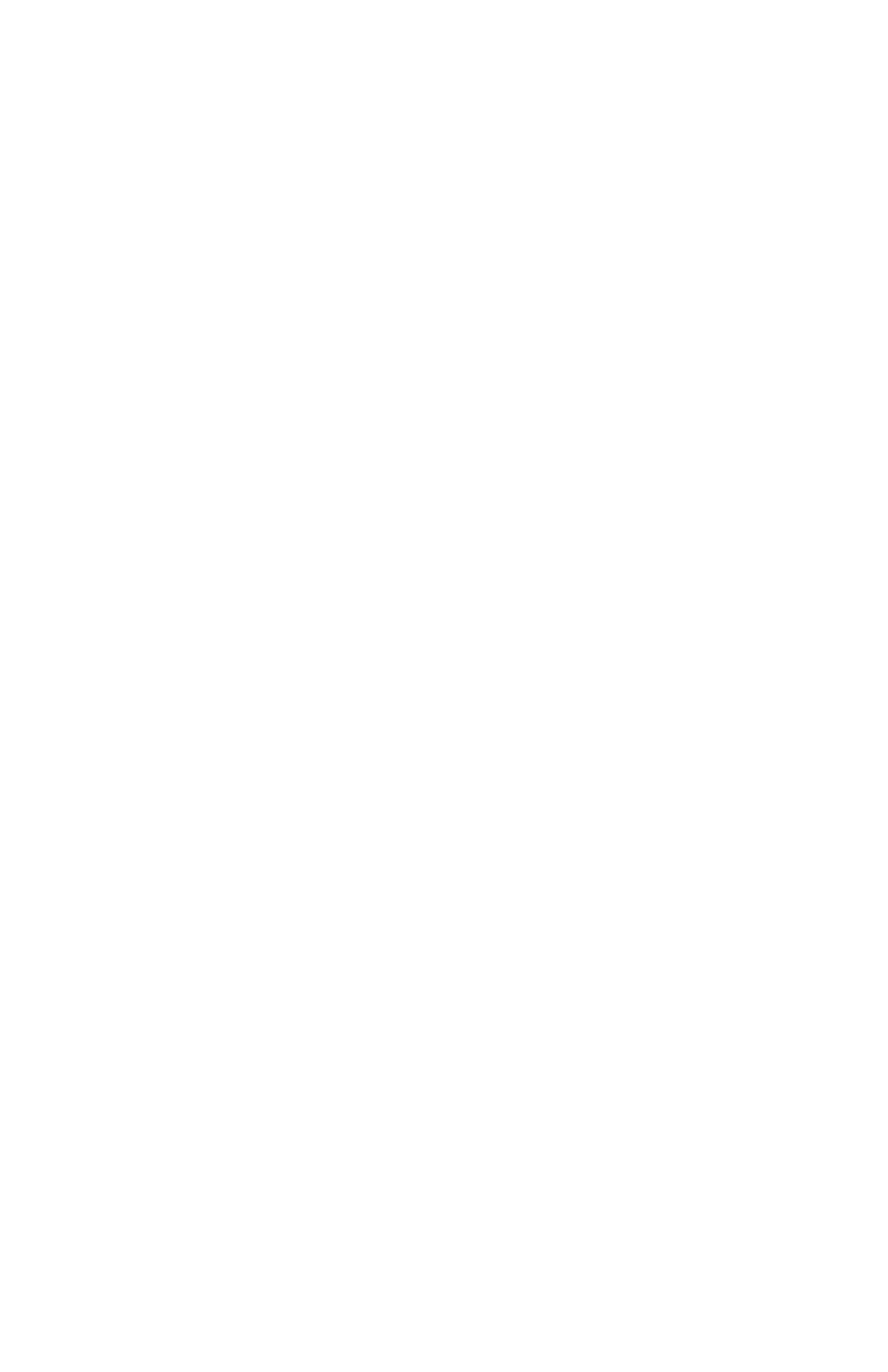**or** 

**A Description of the Man That Gets to Heaven** 

**By** 

**John Bunyan** *author of "Pilgrim's Progress"*

**FAITH PUBLISHING HOUSE**

*Digitally Published by*  **GOSPEL TRUTH PUBLISHING www.churchofgodeveninglight.com**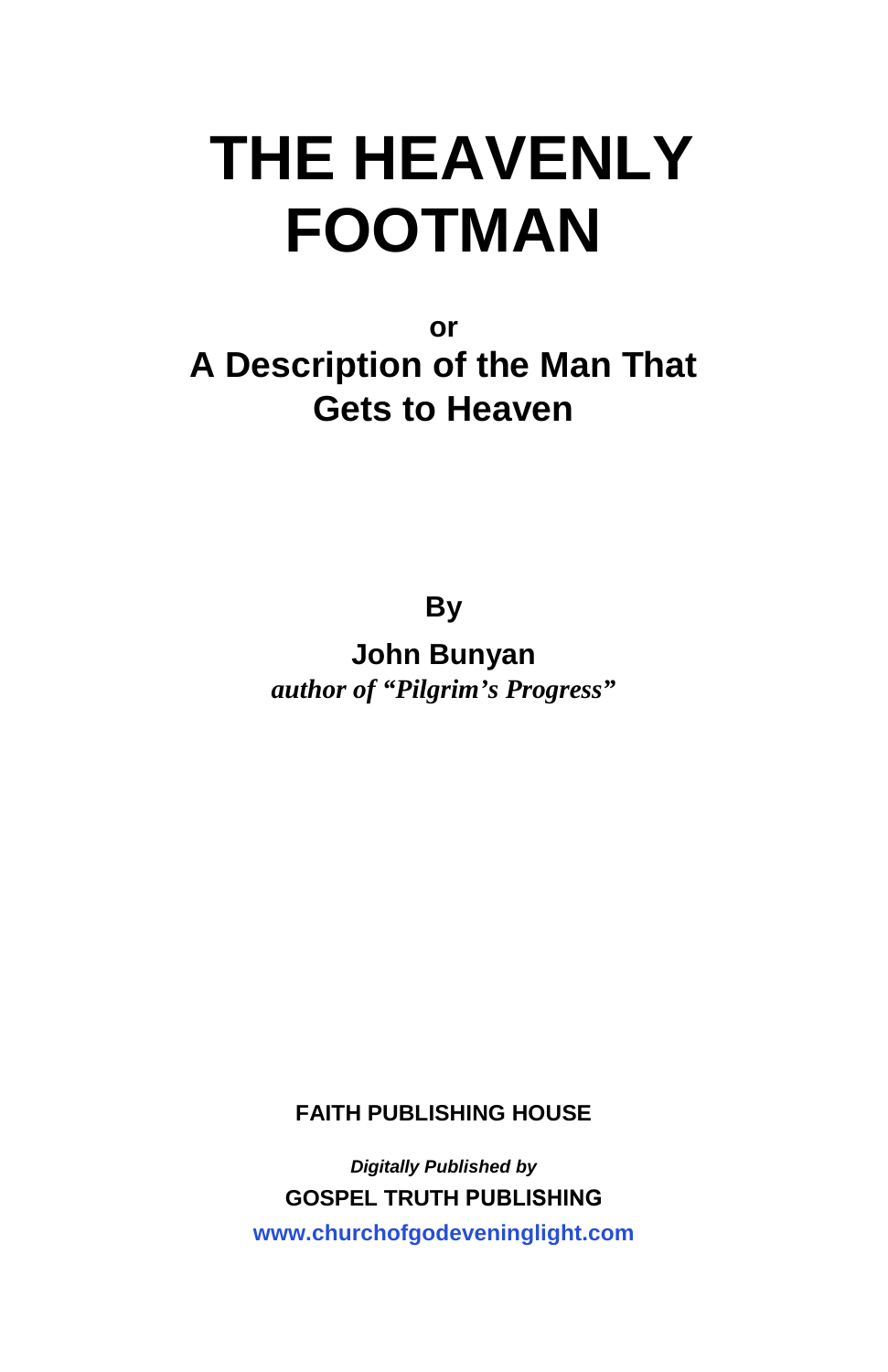Originally Published in 1698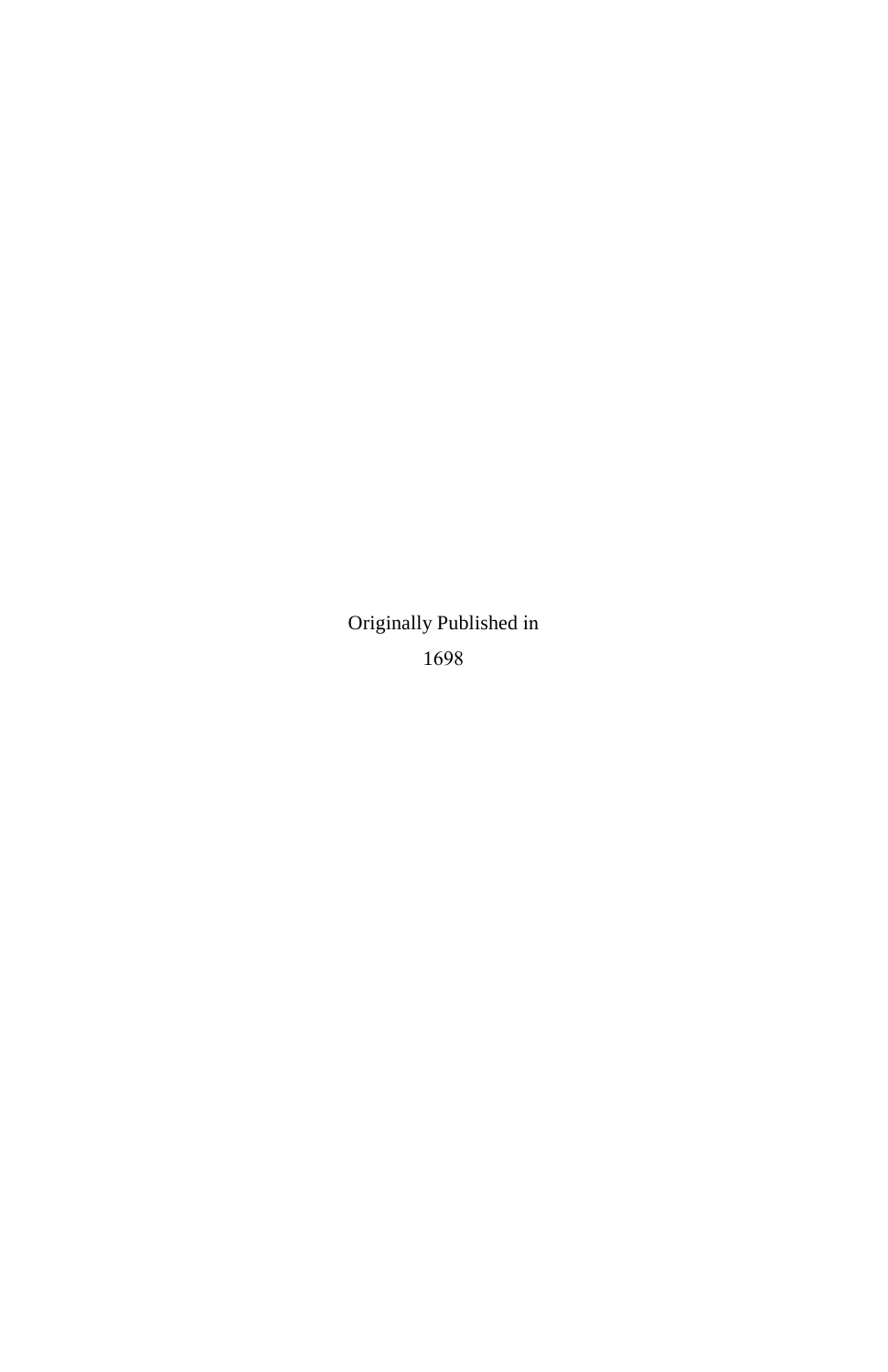# *"So run that ye may obtain"—1 Cor. 9:24.*

Heaven and happiness is that which everyone desireth, insomuch that wicked Balaam could say, "Let me die the death of the righteous, and let my last end be like his;" yet for all this there are but few that do obtain that ever-to-be-desired glory, insomuch that many eminent professors drop short of a welcome from God into this pleasant place. The apostle, therefore, because he did desire the salvation of the Corinthians to whom he writes this epistle, layeth them down in these words such counsel, which, if taken, would be for their help and advantage.

First. Not to be wicked, and sit still and wish for heaven, but to run for it.

Secondly. Not to content themselves with every kind of running, but, saith he, "So run that ye may obtain." As if he should say, some, because they would not lose their souls, they begin to run betimes, they run apace, they run with patience, they run the right way: do you so run. Some run from both father and mother, friends and companions, and thus that they may have the crown: do you so run. Some run through temptations, afflictions, good report, evil report, that they may win the pearl: do you so run. "So run that ye may obtain."

These words are taken from men's running for a wager—a very apt similitude to set before the eyes of the saints of the Lord. "Know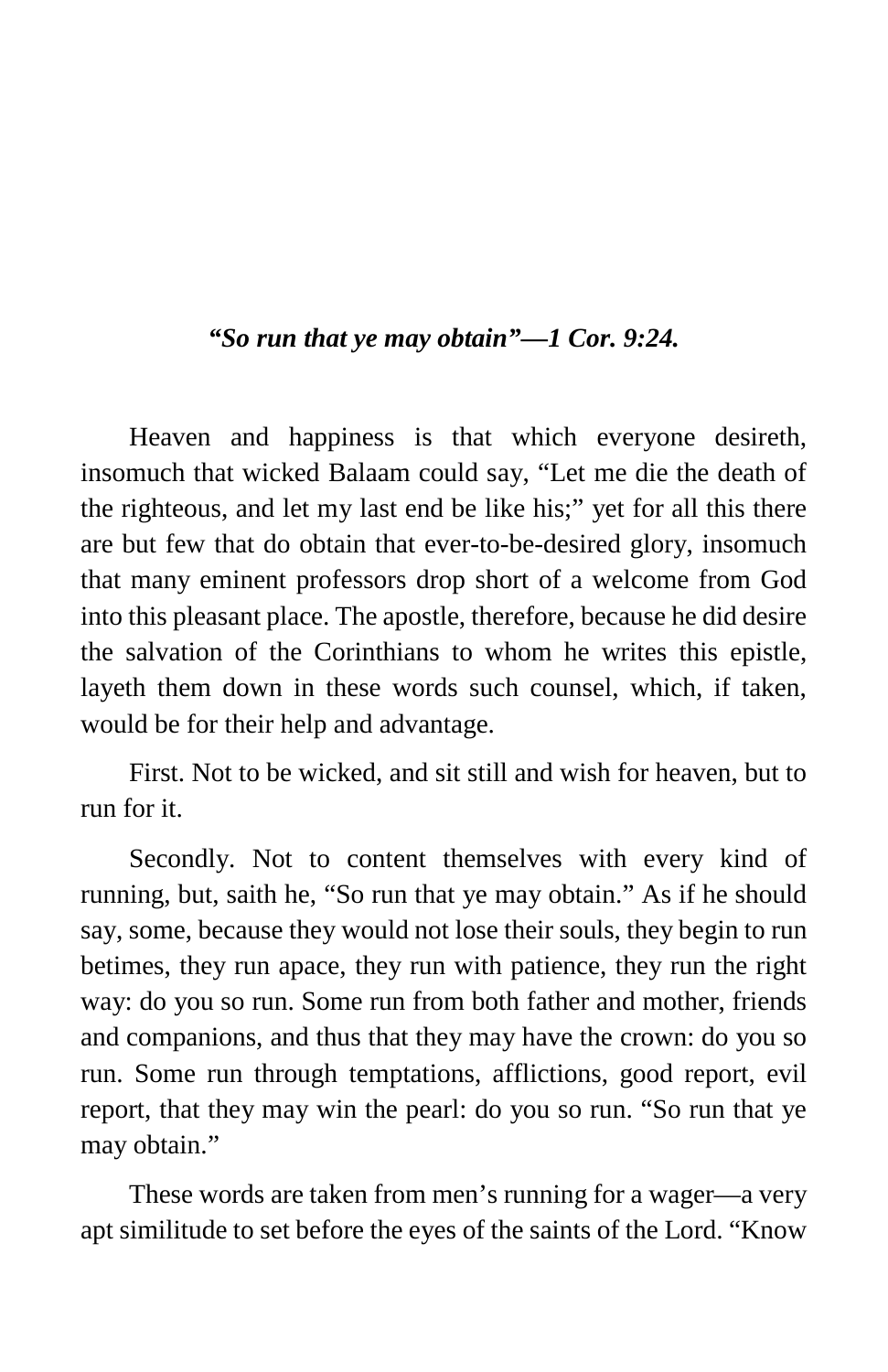you not that they which run in a race run all but one obtains the prize? So run that ye may obtain." That is, do not only run, but be sure you win as well as run. "So run that ye may obtain."

I shall not need to make any great ado in opening the words at this time, but shall rather lay down one doctrine that I do find in them; and in prosecuting that I shall show you, in some measure, the scope of the words.

The doctrine is this: They that will have heaven must run for it; I say, they that will have heaven, they must run for it. I beseech you to heed it well. "Know ye not that they which run in a race run all, but one obtaineth the prize?" So run ye. The prize is heaven, and if you will have it you must run for it. You have another Scripture for this in the 12th of the Hebrews, the 1st, 2nd, and 3rd verses: "Wherefore, seeing also," saith the apostle, "that we are compassed about with so great a cloud of witnesses, let us lay aside every weight and the sin which doth so easily beset us, and let us run with patience the race that is set before us." And let us run, saith he.

Again, saith Paul, "I so run, not as uncertainly: so fight I," etc.

But before I go any farther,

#### **1. Fleeing**

Observe, that this running is not an ordinary or any sort of running, but it is to be understood of the swiftest sort of running; and therefore in the 6th of the Hebrews it is called **a fleeing**: "That we might have strong consolation, who have fled for refuge, to lay hold on the hope set before us." Mark who have fled. It is taken from the 20th of Joshua, concerning the man that was to flee to the city of refuge when the avenger of blood was hard at his heels to take vengeance on him for the offence he had committed; therefore it is

2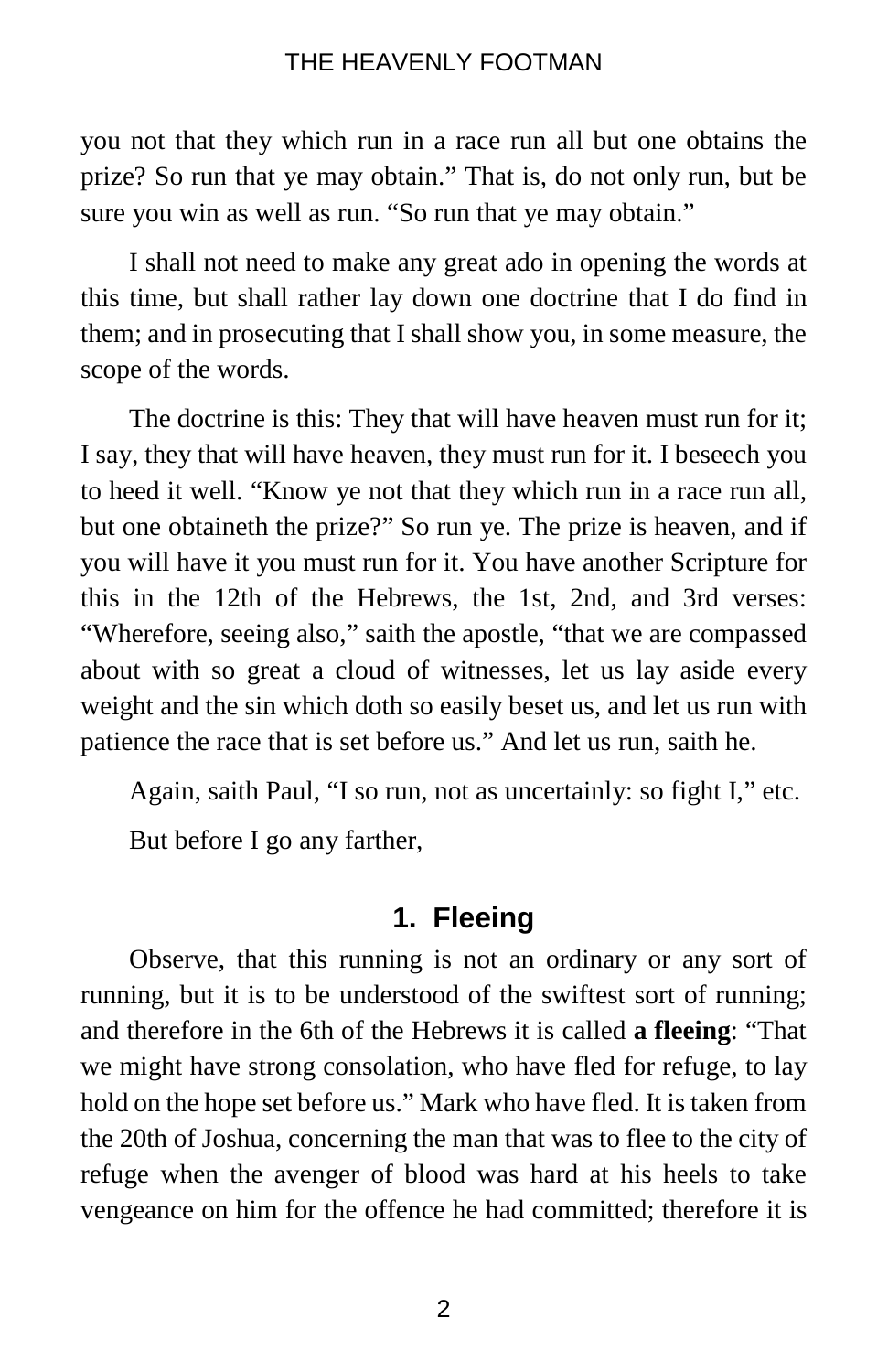a running or fleeing for one's life—a running with all might and main, as we used to say. So run.

# **2. Pressing**

Secondly. This running in another place is called **a pressing**: "I press toward the mark;" which signifieth that they that will have heaven, they must not stick at any difficulties they meet with, but press, crowd, and thrust through all that may stand between heaven and their souls. So run.

# **3. Continuing**

This running is called in another place **a continuing in the way of life**. "If you continue in the faith, grounded and settled, and be not moved away from the hope of the Gospel of Christ." Not to run a little now and then, by fits and starts, or halfway or almost thither, but to run for thy life, to run through all difficulties, and to continue therein to the end of the race, which must be to the end of thy life. "So run that ye may obtain." And the reasons for this point are these:

1. Because all or every one that runneth doth not obtain the prize; there be many that do run, yea, and run far, too, who yet miss of the crown that standeth at the end of the race. You know that all that run in a race do not obtain the victory: they all run, but one wins. And so it is here; it is not every one that runneth, nor every one that seeketh, nor every one that striveth for the mastery, that hath it. "Though a man do strive for the mastery," saith Paul, "yet he is not crowned unless he strive lawfully;" that is, unless he so run and so strive as to have God's approbation. What! Do you think that every **heavy-heeled** professor will have heaven? What! Every lazy one? Every wanton and foolish professor, that will be stopped by anything, kept back by anything, that scarce runneth so fast

3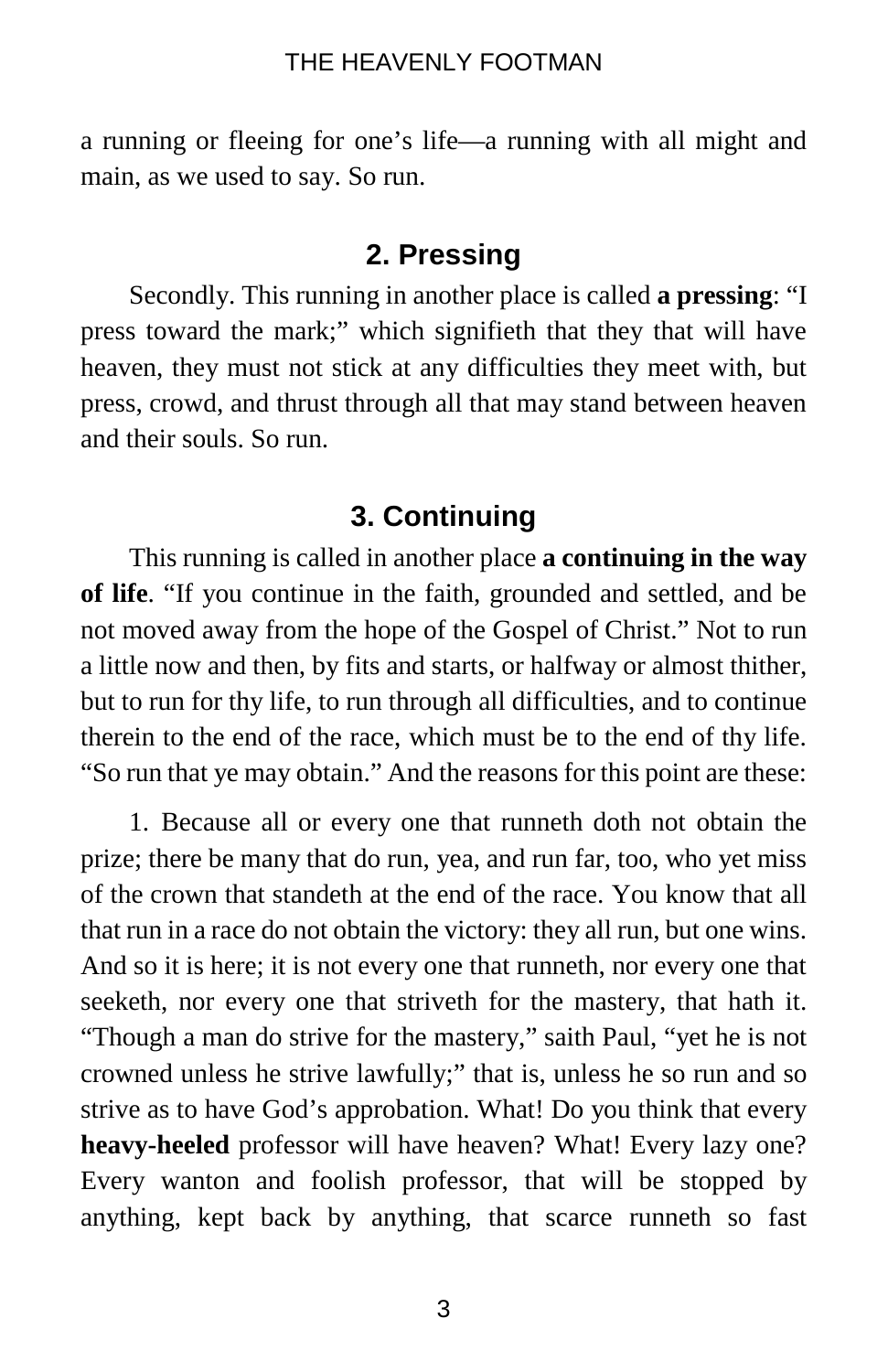heavenward as a snail creepeth on the ground? Nay, there are some professors that do not go on so fast in the way of God as a snail doth go on the wall, and yet these think that heaven and happiness is for them. But stay; there be many more that run than there be that obtain; therefore he that will have heaven must run for it.

2. Because you know that though a man do run, yet if he do not overcome or win as well as run, what will they be the better for their running? They will get nothing. You know the man that runneth, he doth do it that he may win the prize; but if he doth not obtain it he doth lose his labour, spend his pains and time, and that to no purpose; I say, he getteth nothing. And ah! How many such runners will there be found in the day of judgment! Even multitudes multitudes that have run, yea, run so far as to come to heaven's gates, and not able to get any further, but there stand knocking when it is too late, crying, Lord, Lord! When they have nothing but rebukes for their pains. Depart from me; you come not here, you come too late, you run too lazy: the door is shut. "When once the Master of the house is risen up," saith Christ, "and hath shut to the door, and ye begin to stand without and knock, saying, Lord, Lord, open to us, I will say, I know you not; depart," etc. Oh, sad will the state of those be that run and miss; therefore, if you will have heaven you must run for it, and "so run that ye may obtain."

3. Because the way is long (I speak metaphorically) and there is many a dirty step, many a high hill, much work to do, a wicked heart, world, and devil to overcome; I say there are many steps to be taken by those that intend to be saved by running or walking in the steps of that faith of our father Abraham. Out of Egypt thou must go through the Red Sea; thou must run a long and tedious journey through the vast howling wilderness before thou come to the land of promise.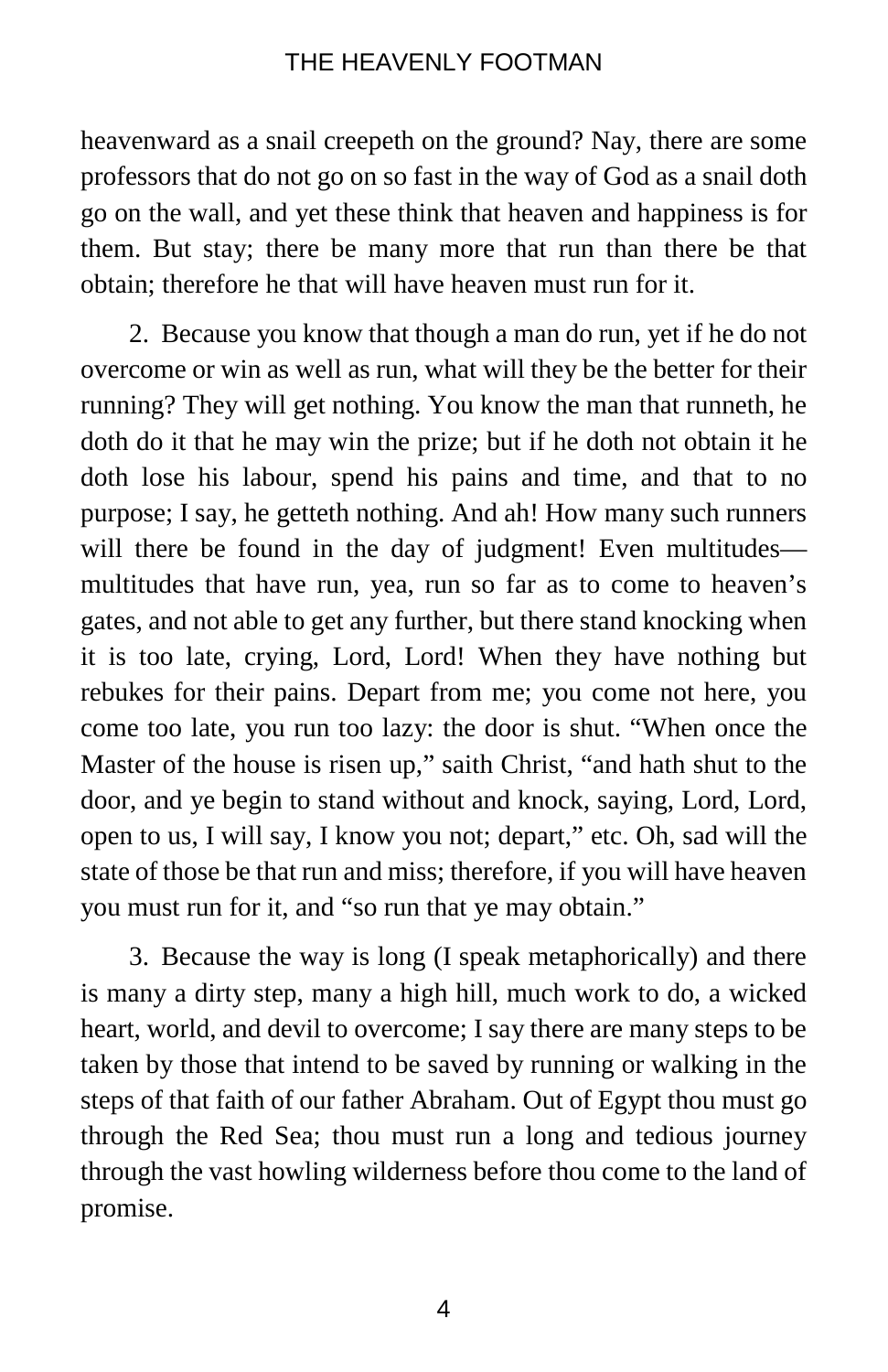4. They that will go to heaven must run for it, because, as the way is long, so the time in which they are to get to the end of it is very uncertain; the time present is the only time; thou hast no more time allotted thee than that thou now enjoyest: "Boast not thyself of tomorrow, for thou knowest not what a day may bring forth." Do not say, I have time enough to get to heaven seven years hence; for I tell thee the bell may toll for thee before seven days more be ended; and when death comes away thou must go, whether thou art provided or not; and therefore look to it, make no delays; it is not good dallying with things of so great concernment as the salvation or damnation of thy soul. You know he that hath a great way to go in a little time, and less by half than he thinks of, he had need to run for it.

5. They that will have heaven must run for it, because the devil, the law, sin, death, and hell follow them. There is never a poor soul that is going to heaven but the devil, the law, sin, death and hell make after that soul. "The devil, your adversary, as a roaring lion, goeth about, seeking whom he may devour." And I will assure you the devil is nimble, he can run apace, he is light of foot, he hath overtaken many, he hath turned up their heels, and hath given them an everlasting fall. Also the law, that can shoot a great way; have a care thou keep out of the reach of those great guns, the ten commandments. Hell also hath a wide mouth; it can stretch itself farther than you are aware of. And as the angel said to Lot, "Take heed, look not behind thee, neither tarry thou in all the plain," (that is, anywhere between this and heaven,) "lest thou be consumed," so say I to thee, Take heed, tarry not, lest either the devil, hell, death, or the fearful curses of the law of God do overtake thee and throw thee down in the midst of thy sins, so as never to rise and recover again. If this were well considered, then thou, as well as I, wouldst say, they that will have heaven must run for it.

5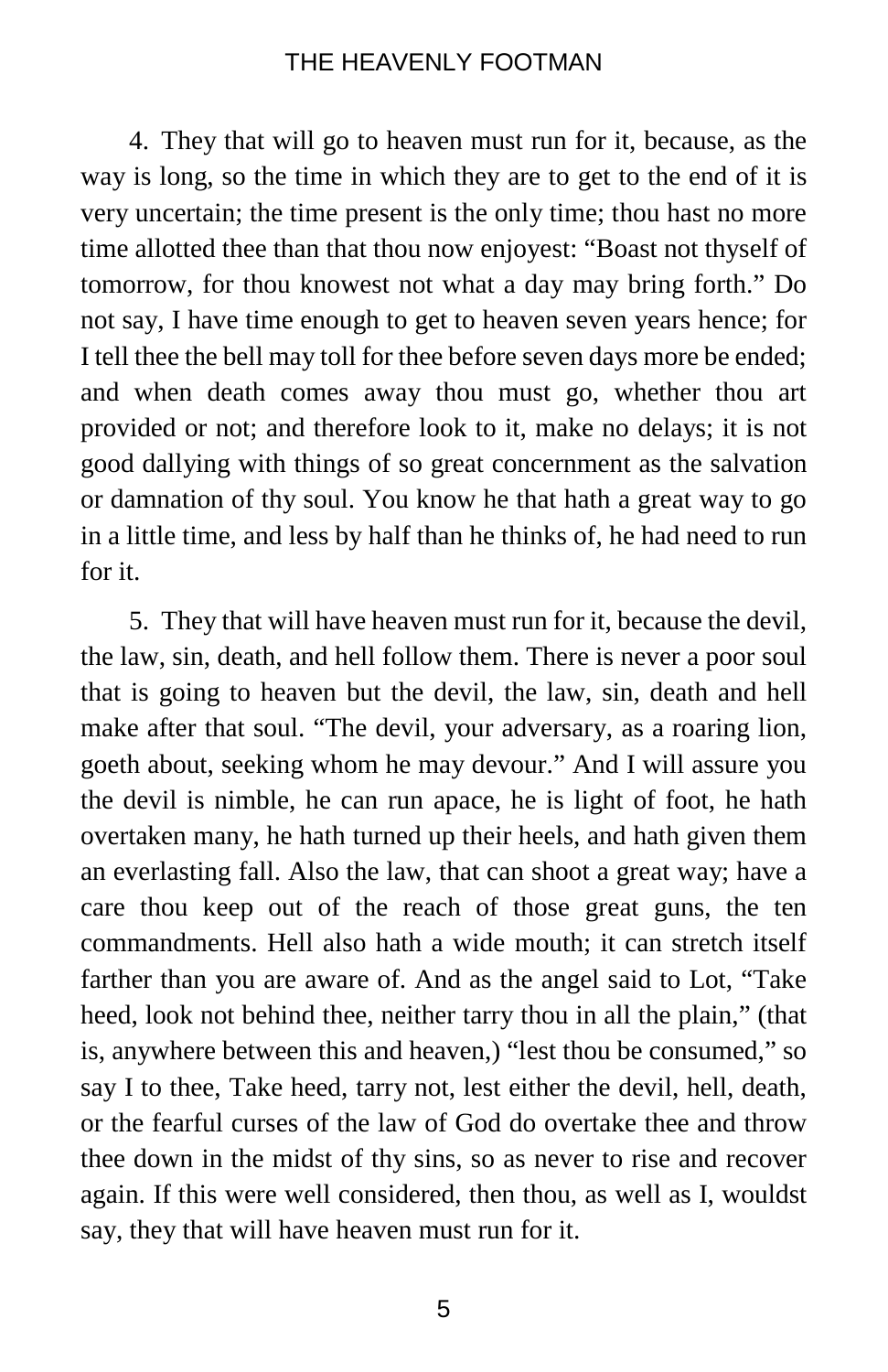6. They that will go to heaven must run for it, because, perchance, the gates of heaven may shut shortly. Sometimes sinners have not heaven's gates open to them so long as they suppose; and if they be once shut against a man, they are so heavy that all the men in the world nor all the angels in heaven are not able to open them. "I shut, and no man can open," saith Christ. And how if thou shouldst come but one quarter of an hour too late? I tell thee it will cost thee an eternity to bewail thy misery in. Francis Spira can tell thee what it is to stay till the gate of mercy be quite shut, or to run so lazily that they be shut before thou get within them. What! To be shut out! What! Out of heaven! Sinner, rather than lose it, run for it; yea, and "so run that thou mayest obtain."

7. Lastly. Because if thou lose thou losest all, thou losest soul, God, Christ, heaven, ease, peace, etc. Besides, thou layest thyself open to all the shame, contempt and reproach that either God, Christ, saints, the world, sin, the devil, and all can lay upon thee. As Christ saith of the foolish builder, so will I say of thee if thou be such a one who runs and misseth—I say, even all that go by will begin to mock at thee, saying, this man began to run well, but was not able to finish. But more of this anon.

**Question**. But how should a poor soul do to run? For this very thing is that which afflicteth me sore, (as you say,) to think that I may run and yet fall short. Methinks to fall short at last, oh it fears me greatly! Pray tell me, therefore, how I should run?

**Answer**. That thou mayest indeed be satisfied in this particular, consider these following things:

# **The First Direction**

If thou wouldst so run as to obtain the kingdom of heaven, then be sure that thou get into the way that leadeth thither; for it is a vain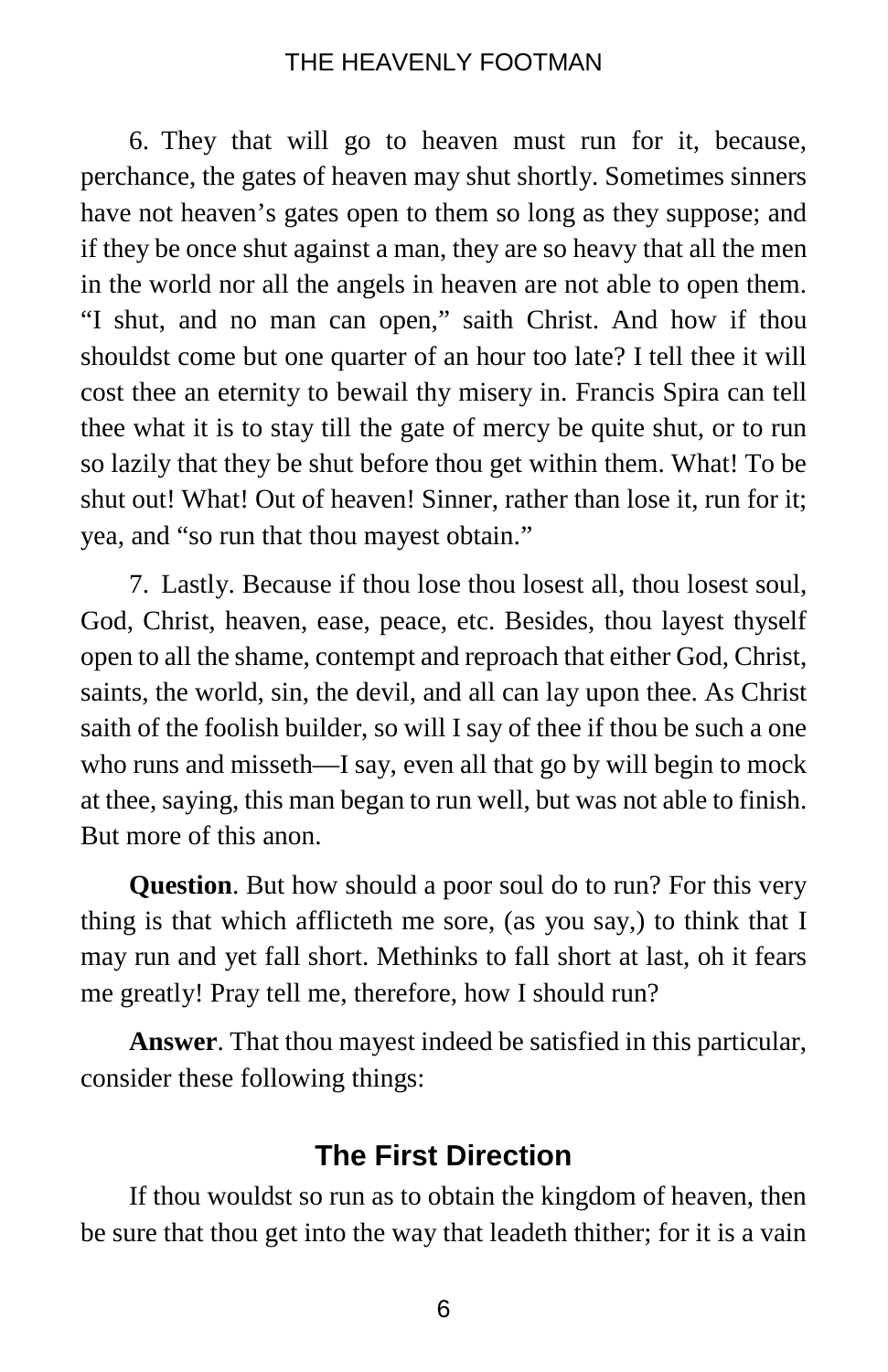thing to think that ever thou shalt have the prize, though thou runnest never so fast, unless thou art in the way that leads to it. Set the case that there should be a man in London that was to run to York for a wager; now though he run never so swiftly, yet if he run full south, he might run himself quickly out of breath and be never nearer the prize, but rather the farther off. Just as it is here; it is not simply the runner, nor yet the hasty runner, that winneth the crown, unless he be in the way that leadeth thereto. I have observed, that little time which I have been a professor, that there is a great running to and fro, some this way and some that way; yet it is to be feared most of them are out of the way, and then, though they run as swift as the eagle can fly, they are benefited nothing at all.

Here is one runs a-quaking, another a-ranting; one again runs after the Baptism, and another after the Independency; here is one for Free-will, and another for Presbytery; and yet, possibly, most of all these sects run quite the wrong way, and yet everyone is for his life, his soul, either for heaven or hell.

If thou now say, which is the way? I tell thee it is CHRIST, THE SON OF MARY, THE SON OF GOD. Jesus saith, "I am the way, the truth, and the life; no man cometh to the Father but by me." So then thy business is (if thou wouldst have salvation) to see if Christ be thine with all his benefits, whether he hath covered thee with his righteousness, whether he hath showed thee that thy sins are washed away with his heart-blood, whether thou art planted into him, and whether thou have faith in him, so as to make a life out of him and to confirm thee to him; that is, such faith as to conclude that thou art righteous because Christ is thy righteousness, and so constrained to walk with him as the joy of thy heart because he saved thy soul. And for the Lord's sake take heed and do not deceive thyself, and think thou art in the way upon too slight grounds; for if thou miss of the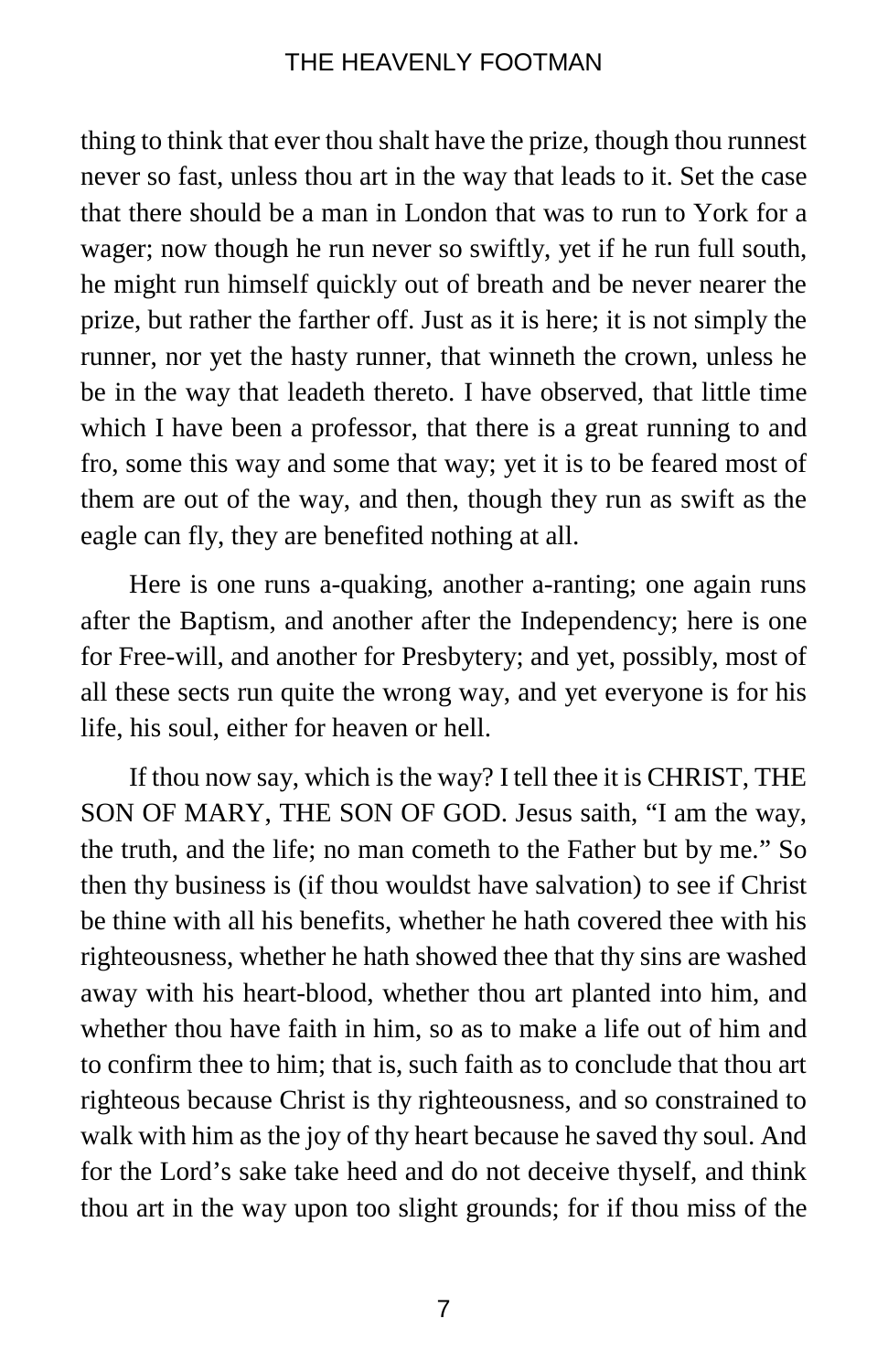way, thou wilt miss of the prize, and if thou miss of that, I am sure thou wilt lose thy soul, even that soul which is worth more than the whole world.

But I have treated more largely on this in my book of the Two Covenants, and therefore shall pass it now; only I beseech thee to have a care of thy soul, and that thou mayest so do take this counsel:

Mistrust thy own strength and throw it away; down on thy knees in prayer to the Lord for the Spirit of truth; search his word for direction; flee seducer's company; keep company with the soundest Christians that have most experience of Christ; and be sure thou have a care of Quakers, Ranters, Free-willers; also do not have too much company with some Anabaptists, though I go under that name myself. I tell thee this is such a serious matter, and I fear thou wilt so little regard it, that the thoughts of the worth of the thing and of thy too light regarding of it doth even make my heart ache whilst I am writing to thee. The Lord teach thee the way by his Spirit, and then I am sure thou wilt know it! So run.

Only, by the way, let me bid thee have a care of two things, and so I shall pass to the next thing:

1. Have a care of relying on the outward obedience to any of God's commands, or thinking thyself ever the better in the sight of God for that.

2. Take heed of fetching peace for thy soul from any inherent righteousness. But if thou canst believe that thou art a sinner, so thou art justified freely by the love of God through the redemption that is in Christ; and that God for Christ's sake hath forgiven thee, not because he saw anything done or to be done in or by thee to move him there unto to do it; for that is the right way; the Lord put thee into it and kept thee in it!

8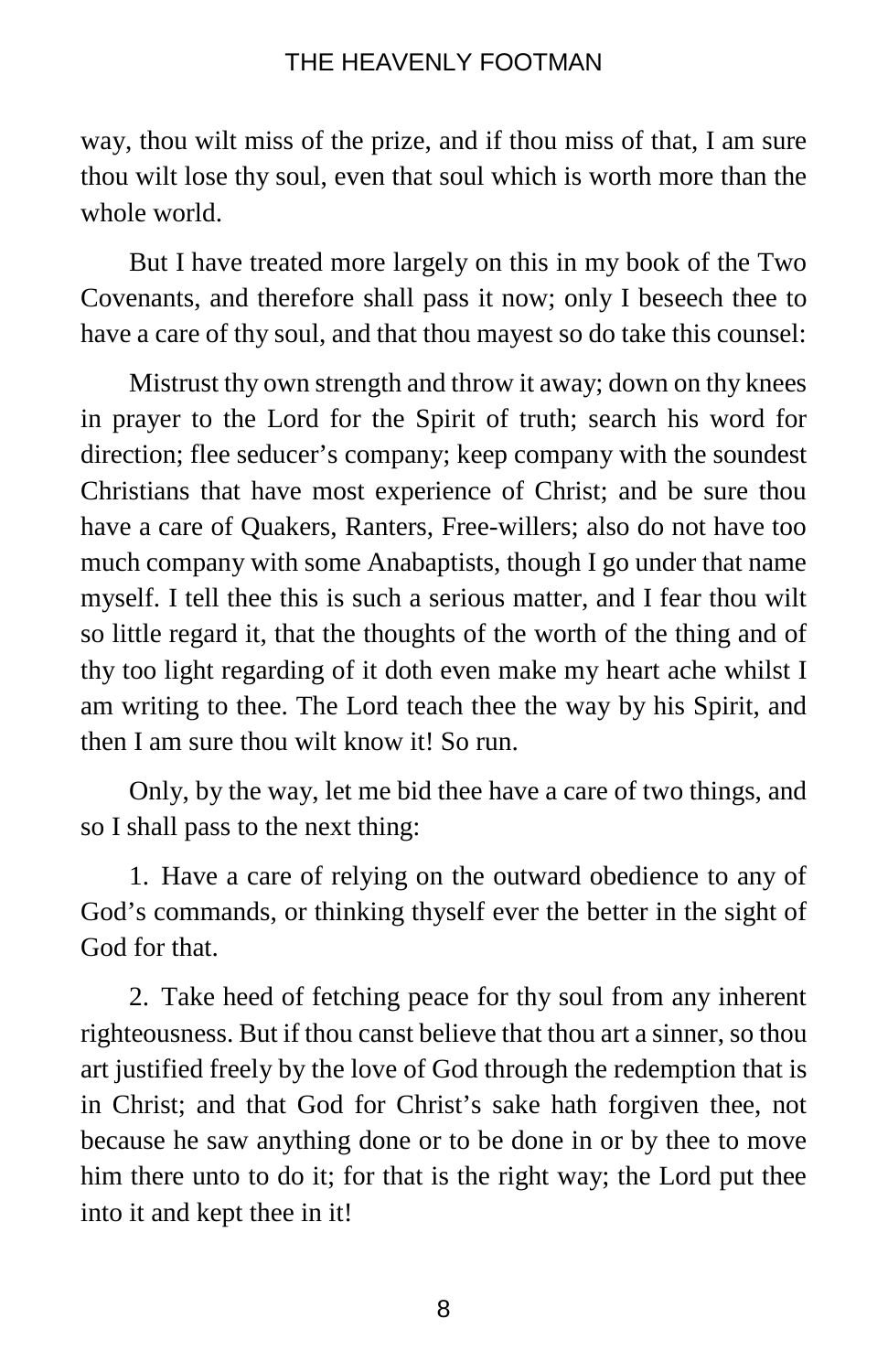# **The Second Direction**

As thou shouldst get into the way, so thou shouldst also be much in studying and musing on the way. You know men that would be expert in anything, they are usually much in studying of that thing, and so likewise is it with those that quickly grow expert in anything. This therefore thou shouldst do: let thy study be much exercised about Christ, who is the way—what he is, what he hath done, and why he is what he is, and why he hath done what is done; as, why "he took upon him the form of a servant;" why he was "made in the likeness of man;" why he cried; why he died; why he "bare the sins" of the world;" why he was made sin, and why he was made righteousness; why he is in heaven in the nature of man, and what he doth there. Be much in musing and considering of these things; be thinking also enough of those places which thou must not come near, but leave some on this hand, and some on that hand; as it is with those that travel into other countries, they must leave such a gate on this hand, and such a bush on that hand, and go by such a place, where standeth such a thing. Thus, therefore, you must do. "Avoid such things which are expressly forbidden in the word of God." "Withdraw thy foot far from her, and come not nigh the door of her house, for her steps take hold of hell, going down to the chambers of death." **And so of everything that is not in the way**, have a care of it, that thou go not by it; come not near it, have nothing to do with it. So run.

# **The Third Direction**

Not only thus, but in the next place thou must strip thyself of those things that may hang upon thee to the hindering of thee in the way to the kingdom of heaven, as covetousness, pride, lust, or whatsoever else thy heart may be inclined unto which may hinder thee in this heavenly race. Men than run for a wager, if they intend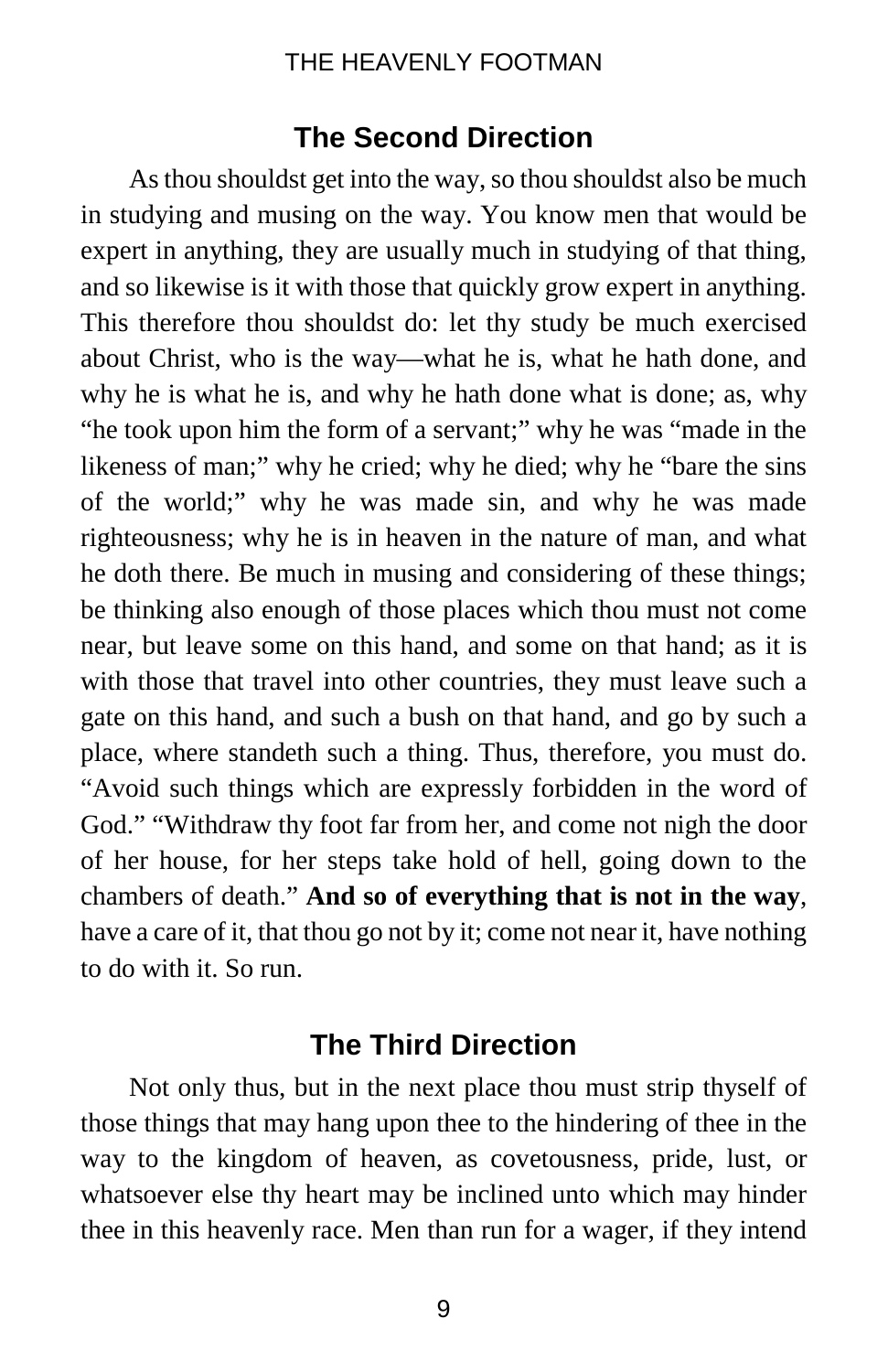to win as well as run, they do not use to encumber themselves or carry those things about them that may be an hindrance to them in their running. "Every man that striveth for the mastery is temperate in all things;" that is, he layeth aside everything that would be any wise a disadvantage to him; as saith the apostle, "Let us lay aside every weight, and the sin that doth so easily beset us, and let us run with patience the race that is set before us." It is but a vain thing to talk of going to heaven if thou let thy heart be encumbered with those things that would hinder. Would you not say that such a man would be in danger of losing, though he run, if he fill his pocket with stones, hang heavy garments on his shoulders, and great lumpish shoes on his feet? So it is here; thou talkest of going to heaven, and yet fillest thy pocket with stones—i.e., fillest thy heart with this world, lettest that hang on thy shoulders, with its profits and pleasures. Alas, alas! Thou art widely mistaken; if thou intendest to win, thou must strip, thou must lay aside every weight, thou must be temperate in all things. Thou must so run.

# **The Fourth Direction**

Beware of by-paths; take heed thou dost not run into those lanes which lead out of the way. There are crooked paths, paths in which men go astray, paths that lead to death and damnation, but take heed of all those. Some of them are dangerous because of practice, some because of opinion, but mind them not; mind the path before thee, look right before thee, turn neither to the right nor to the left, but let thine eyes look right on, even right before thee: "Ponder the path of thy feet, and let all thy ways be established." Turn not to the right hand nor to the left: "Remove thy foot far from evil." This counsel being not so seriously taken as given is the reason of that starting from opinion to opinion, reeling this way and that way, out of this lane into that lane, and so missing the way to the kingdom. Though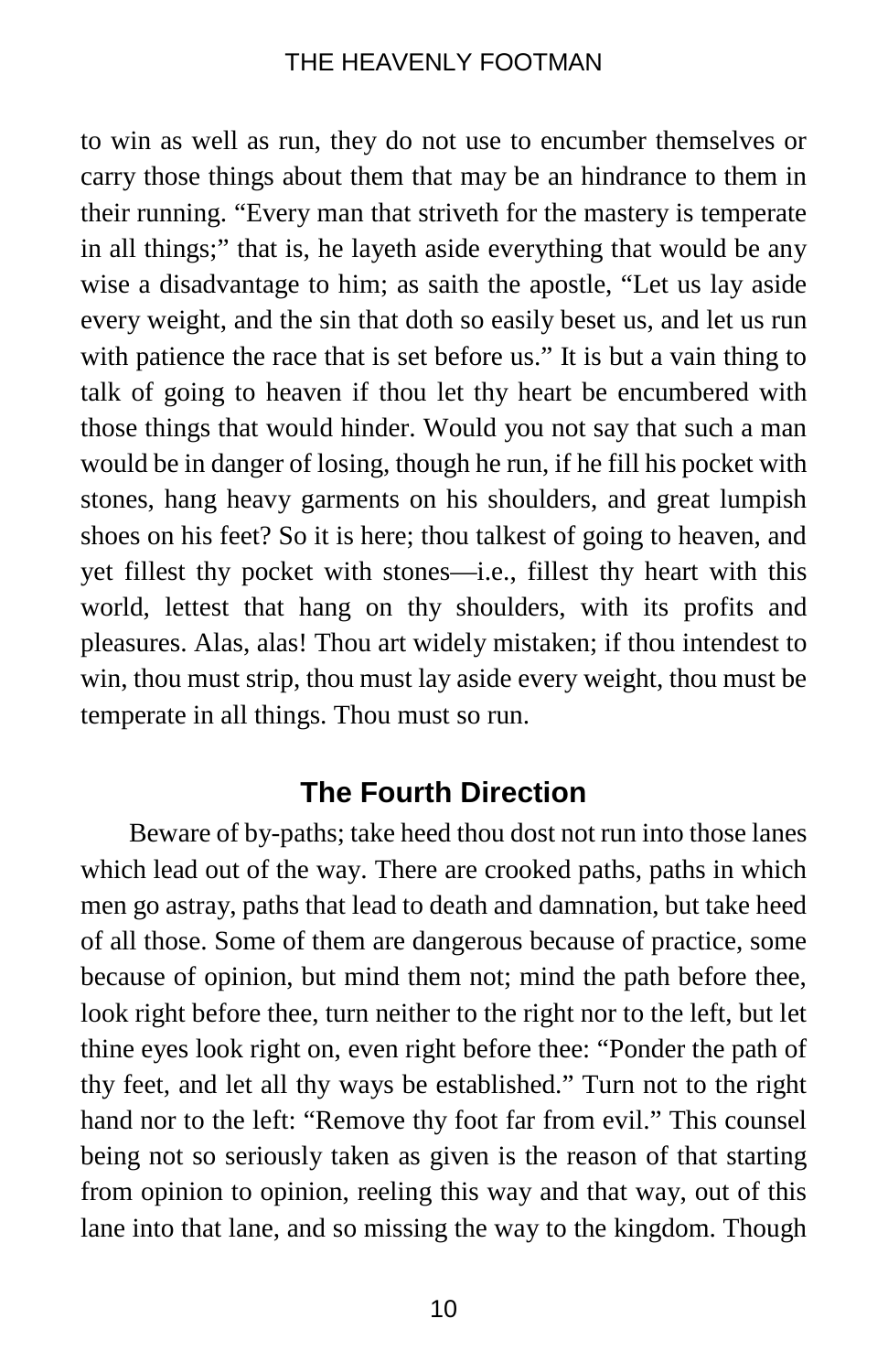the way to heaven be but one, yet there are many crooked lanes and by-paths shoot down upon it, as I may say. And again, notwithstanding the kingdom of heaven be the biggest city, yet usually those by-paths are most beaten, most travellers go those ways; and therefore the way to heaven is hard to be found, and as hard to be kept in by reason of these. Yet nevertheless it is in this case as it was with the harlot of Jericho; she had one scarlet thread tied in her window by which her house was known. So it is here: the scarlet streams of Christ's blood run throughout the way to the kingdom of heaven; therefore mind that, see if thou do find the besprinkling of the blood of Christ in the way, and if thou do, be of good cheer, thou art in the right way; but have a care thou beguile not thyself with a fancy for then thou mayest light into any lane or way; but that thou mayest not be mistaken, consider, though it seem never so pleasant, yet if thou do not find that in the very middle of the road there is written with the heart-blood of Christ that he came into the world to save sinners, and that we are justified though we are ungodly, shun that way, for this it is which the apostle meaneth when he saith, "We have boldness to enter into the holiest by the blood of Jesus, by a new and living way which he hath consecrated for us, through the veil—that is to say, his flesh." How easy a matter is it in this our day for the devil to be too cunning for poor souls by calling his bypaths the way to the kingdom! If such an opinion or fancy be but cried up by one or more, this inscription being set upon it by the devil, This is the way of God, how speedily, greedily, and by heaps do poor simple souls throw away themselves upon it, especially if it be daubed over with a few external acts of morality, if so good! But this is because men do not know painted by-paths from the plain way to the kingdom of heaven. They have not yet learned the true Christ, and what his righteousness is, neither have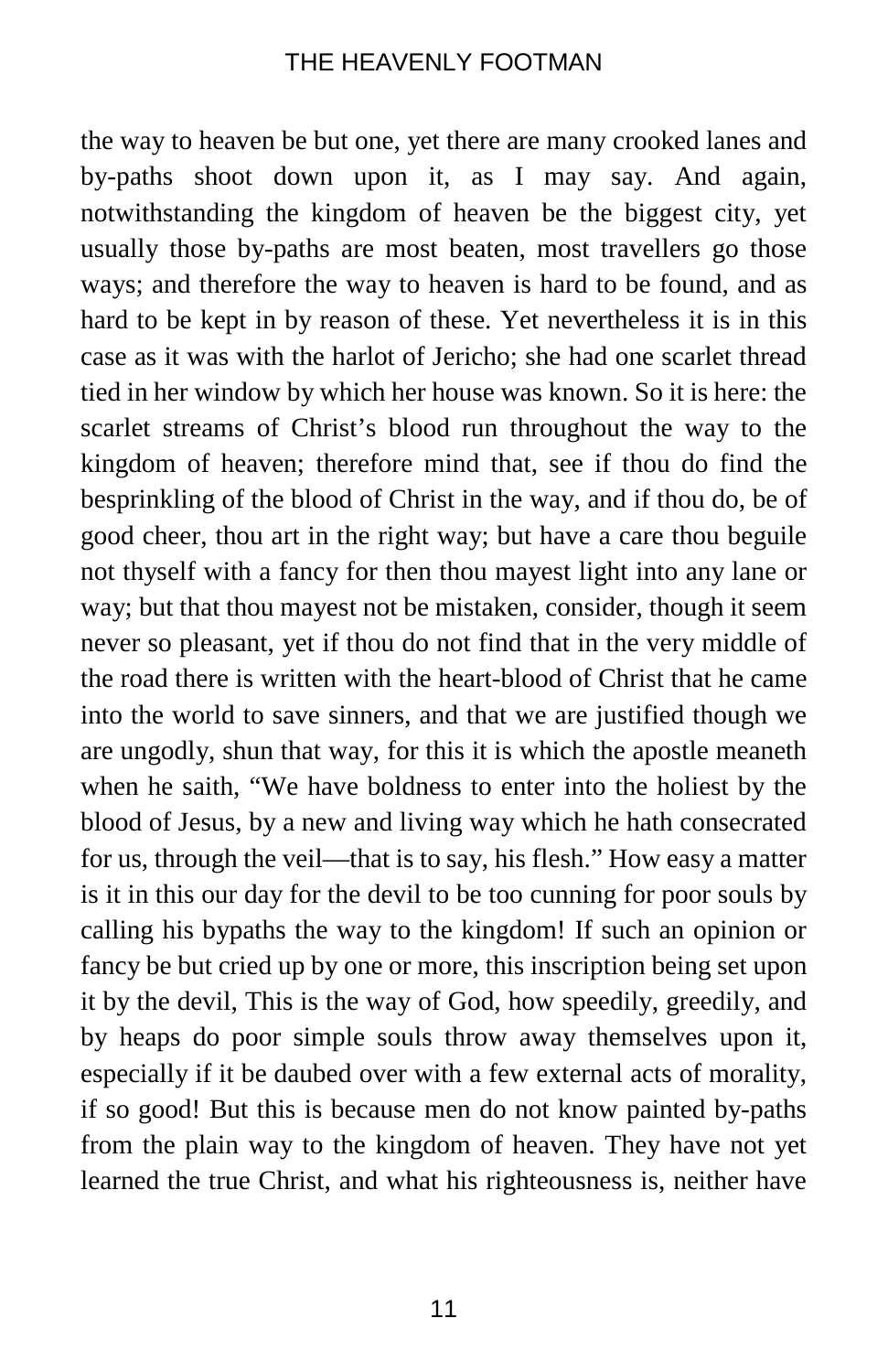they a sense of their own insufficiency; but are bold, proud, presumptuous, self-conceited. And therefore,

# **The Fifth Direction**

Do not thou be too much in looking too high in thy journey heavenwards. You know men that run a race do not use to stare and gaze this way and that, neither do they cast up their eyes too high, lest haply, through their too much gazing with their eyes after other things, they in the meantime stumble and catch a fall. The very same case is this: if thou gaze and stare after every opinion and way that comes into the world, also if thou be prying overmuch into God's secret decrees, or let thy heart too much entertain questions about some nice, foolish curiosities, thou mayest stumble and fall, as many hundreds in England have done, both in ranting and quakery, to their own eternal overthrow, without the marvellous operation of God's grace be suddenly stretched forth to bring them back again. Take heed, therefore, follow not that proud, lofty spirit that, devil-like, cannot be content with his own station. David was of excellent spirit where he saith, "Lord, my heart is not haughty nor mine eyes lofty, neither do I exercise myself in great matters or things too high for me. Surely I have behaved and quieted myself as a child that is weaned of his mother. My soul is even as a weaned child." Do thou so run.

# **The Sixth Direction**

Take heed that you have not an ear open to everyone that calleth after you as you are in your journey. Men that run, you know, if any do call after them, saying, I would speak with you, or, go not too fast and you shall have my company with you, if they run for some great matter, they use to say, Alas! I cannot stay, I am in haste, pray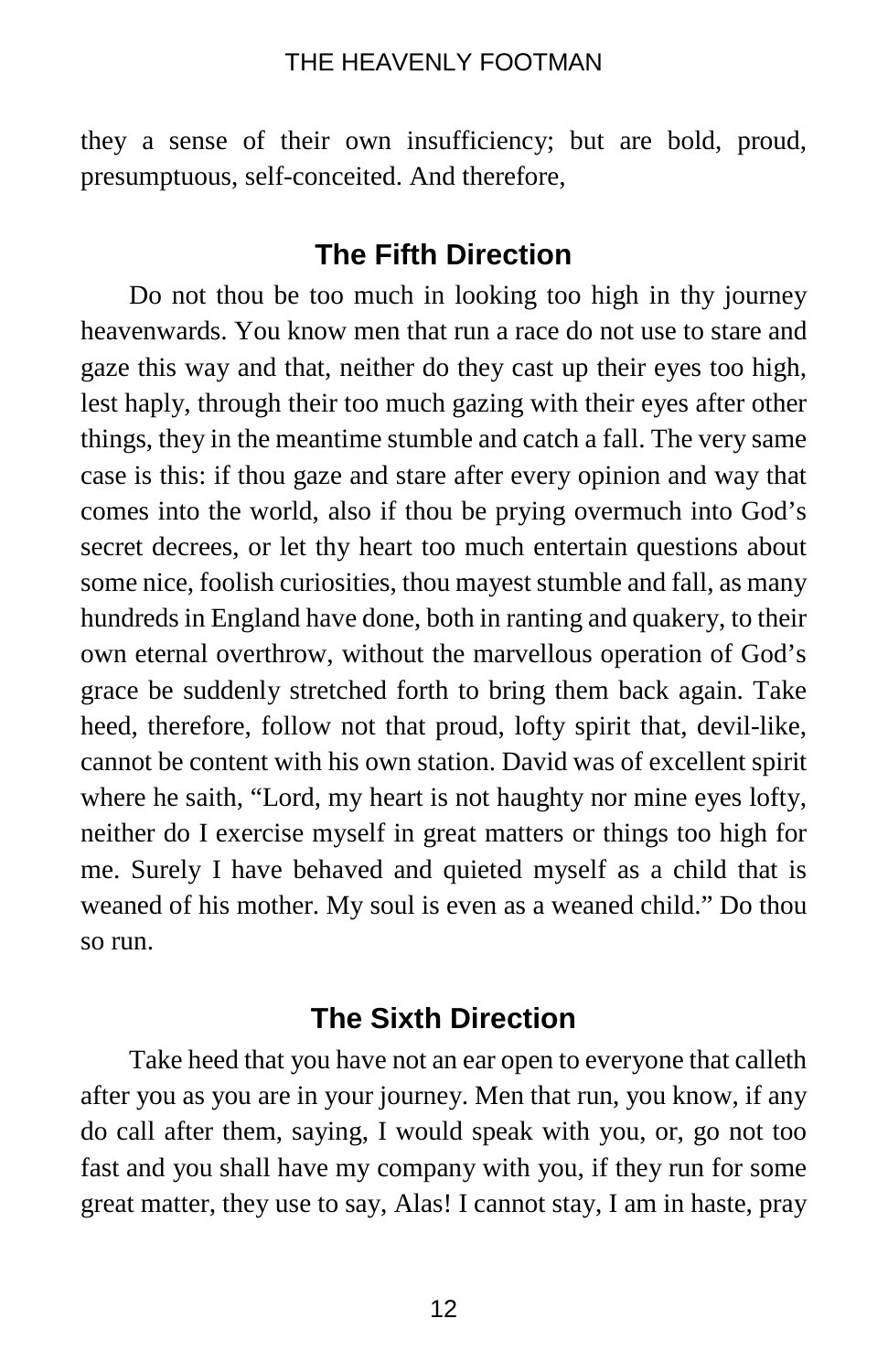talk not to me now; neither can I stay for you, I am running for a wager; if I win I am made, if I lose I am undone; and therefore hinder me not. Thus wise are men when they run for corruptible things, and thus shouldst thou do; and thou hast more cause to do so than they, forasmuch as they run but for things that last not, but thou for an incorruptible glory. I give thee notice of this betimes, knowing that thou shalt have enough call after thee, even the devil, sin, this world, vain company, pleasure, profits, esteem among men, ease, pomp, pride, together with an innumerable company of such companions; one crying, Stay for me: the other saying, Do not leave me behind: a third saying, And take me along with you. What, will you go, saith the devil, without your sins, pleasures, and profits? Are you so hasty? Can you not stay and take these along with you? Will you leave your friends and companions behind you? Can you not do as your neighbors do—carry the world, sin, lust, pleasure, profit, esteem among men along with you? Have a care thou do not let thine ear now be open to the tempting, enticing, alluring and soulentangling flatteries of such sink-souls as these are. "My son," saith Solomon, "if sinners entice thee, consent thou not."

You know what it cost the young man which Solomon speaks of in the 7th of Proverbs, that was enticed by a harlot: "With much fair speech she won him and caused him to yield, with the flattering of her lips she forced him, till he went after her as an ox to the slaughter, or as a fool to the correction of the stocks;" even so far "till the dart struck through his liver, and knew not that it was for his life. Hearken unto me now therefore," saith he, "O ye children, and attend to the words of my mouth: let not thine heart decline to her ways, go not astray in her paths, for she hath cast down many wounded, many strong men have been slain [that is, kept out of heaven] by her. Her house is the way to hell, going down to the chambers of death." Soul, take this counsel, and say, Satan, sin, lust,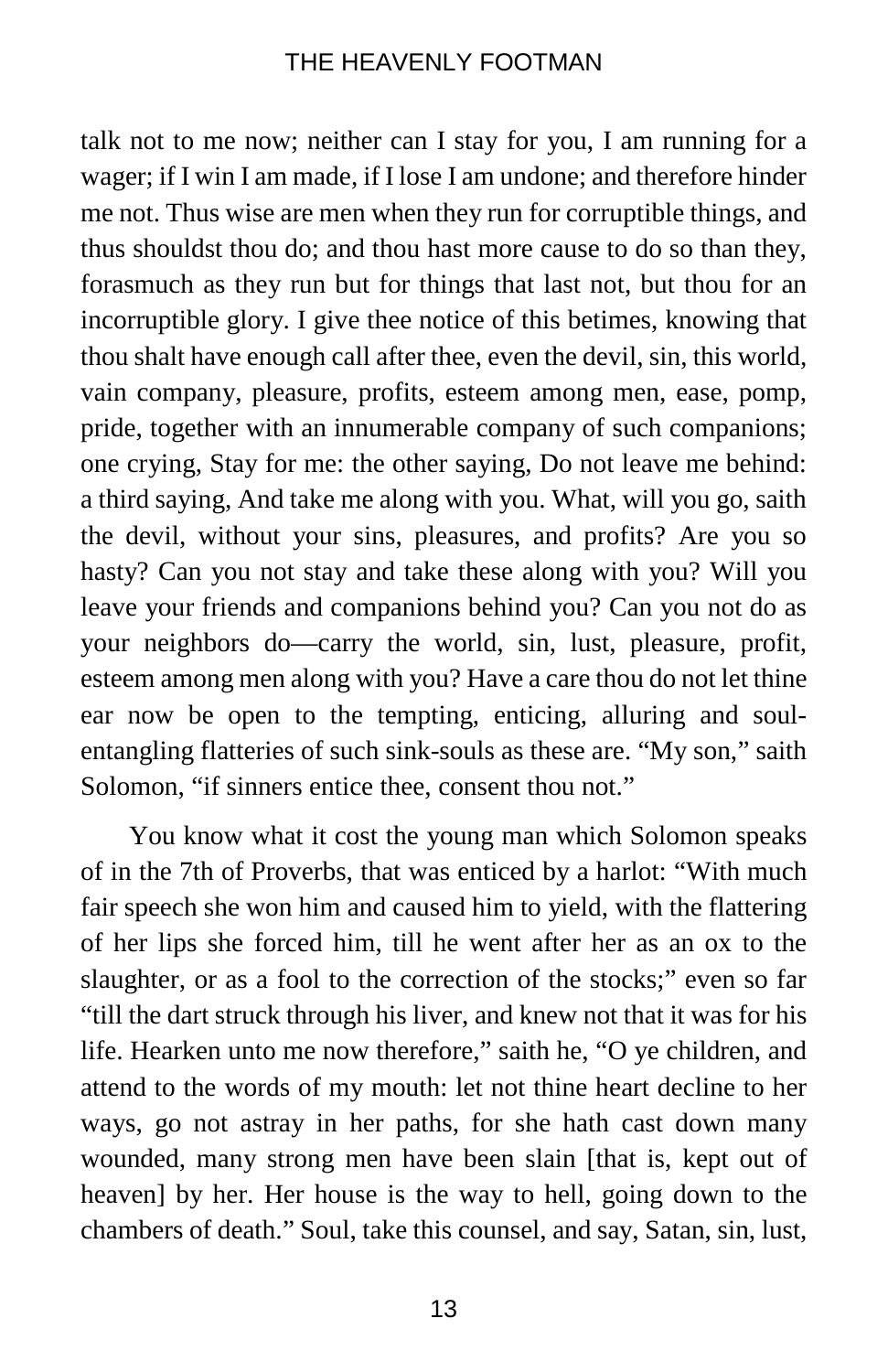pleasure, profit, pride, friends, companions, and everything else, let me alone, stand off, come not nigh me, for I am running for heaven, for my soul, for God, for Christ, from hell and everlasting damnation; if I win, I win all; if I lose, I lose all; let me alone, for I will not hear. So run.

# **The Seventh Direction**

In the next place, be not daunted though thou meetest with never so many discouragements in thy journey thither. That man that is resolved for heaven, if Satan cannot win him by flatteries he will endeavour to weaken him by discouragements, saying, Thou art a sinner, thou hast broke God's law, thou art not elected, thou comest too late, the day of grace is past, God doth not care for thee, thy heart is naught, thou art lazy, with an hundred other discouraging suggestions. And thus it was with David where he saith, "I had fainted, unless I had believed, to see the loving-kindness of the Lord in the land of the living." As if he should say, The devil did so rage, and my heart was so base, that, had I judged according to my own sense and feeling, I had been absolutely distracted; but I trusted to Christ in the promise, and looked that God would be as good as his promise in having mercy upon me, an unworthy sinner; and this is that which encouraged me and kept me from fainting. And thus must thou do when Satan, or the law, or thy own conscience do go about to dishearten thee, either by the greatness of thy sins, the wickedness of thy heart, the tediousness of the way, the loss of outward enjoyments, the hatred that thou wilt procure from the world, or the like; then thou must encourage thyself with the freeness of the promises, the tender-heartedness of Christ, the merits of his blood, the freeness of his invitations to come in, the greatness of the sin of others that have been pardoned, and that the same God, through the same Christ, holdeth forth the same grace as free as ever. If these be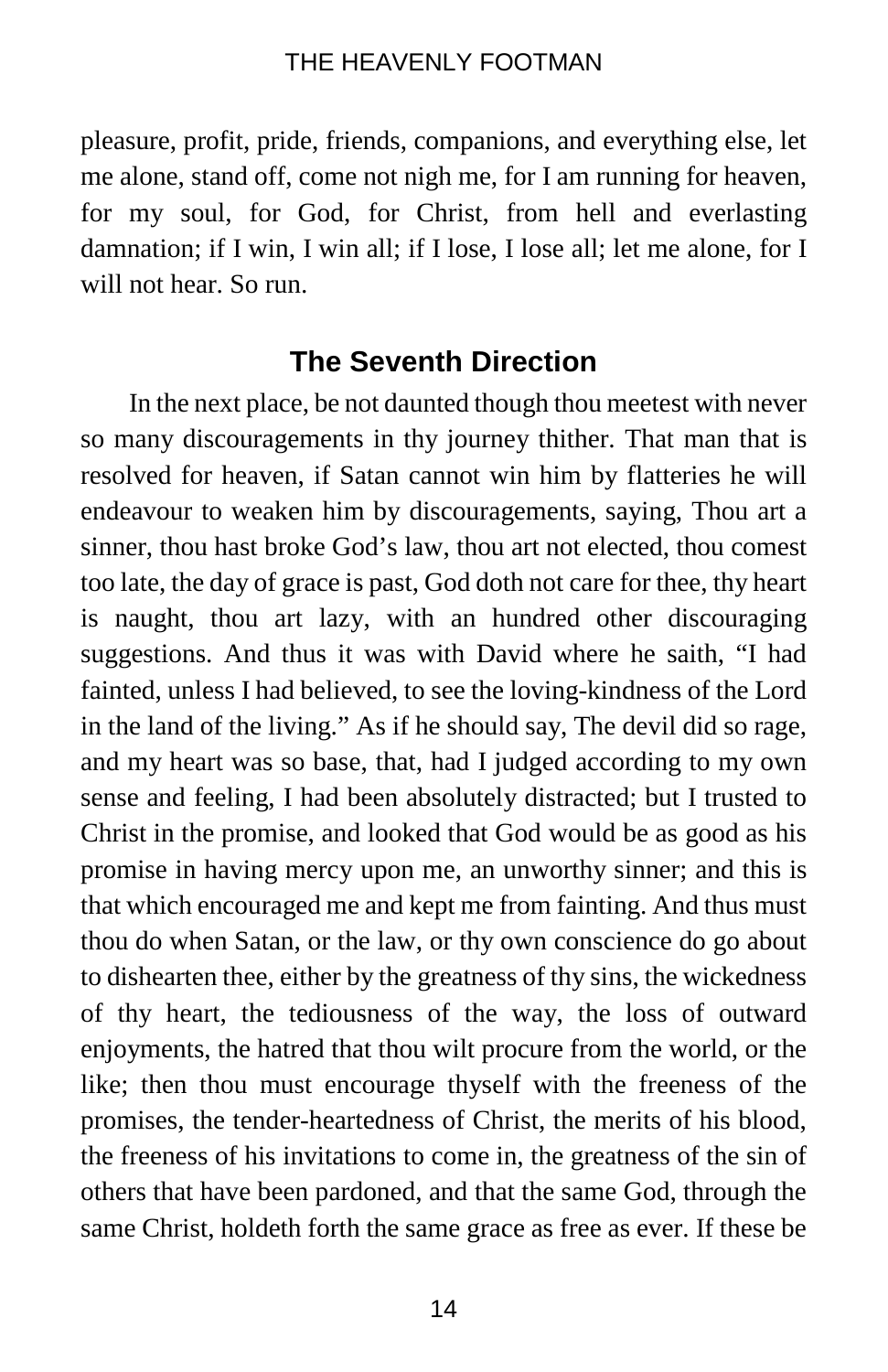not thine meditations, thou wilt draw very heavily in the way to heaven, if thou do not give up all for lost, and so knock off from following any farther; therefore, I say, take heart in thy journey, and say to them that seek thy destruction, "Rejoice not against me, O my enemy, for when I fall I shall arise, when I sit in darkness the Lord shall be a light unto me."

# **The Eighth Direction**

Take heed of being offended at the cross that thou must go by before thou come to heaven. You must understand (as I have already touched) that there is no man that goeth to heaven but he must go by the cross. The cross is the standing waymark by which all they that go to glory must pass by.

"We must through much tribulation enter into the kingdom of heaven. Yea, and all that will live godly in Christ Jesus shall suffer persecution." If thou art in thy way to the kingdom, my life for thine thou wilt come to the cross shortly, (the Lord grant thou dost not shrink at it, so as to turn thee back again!) "If any man will come after me," saith Christ, "let him deny himself, and take up his cross daily, and follow me." The cross! It stands and hath stood from the beginning as a waymark to the kingdom of heaven. You know, if one ask you the way to such and such a place, you, for the better direction, do not only say, This is the way, but then also say, you must go by such a gate, by such a stile, such a bush, tree, bridge, or such like. Why, so it is here. Art thou inquiring the way to heaven? Why, I tell thee, Christ is the way; into him thou must get, into his righteousness to be justified; and if thou art in him, thou wilt presently see the cross; thou must go close by it, thou must touch it, nay, thou must take it up, or else thou wilt quickly go out of the way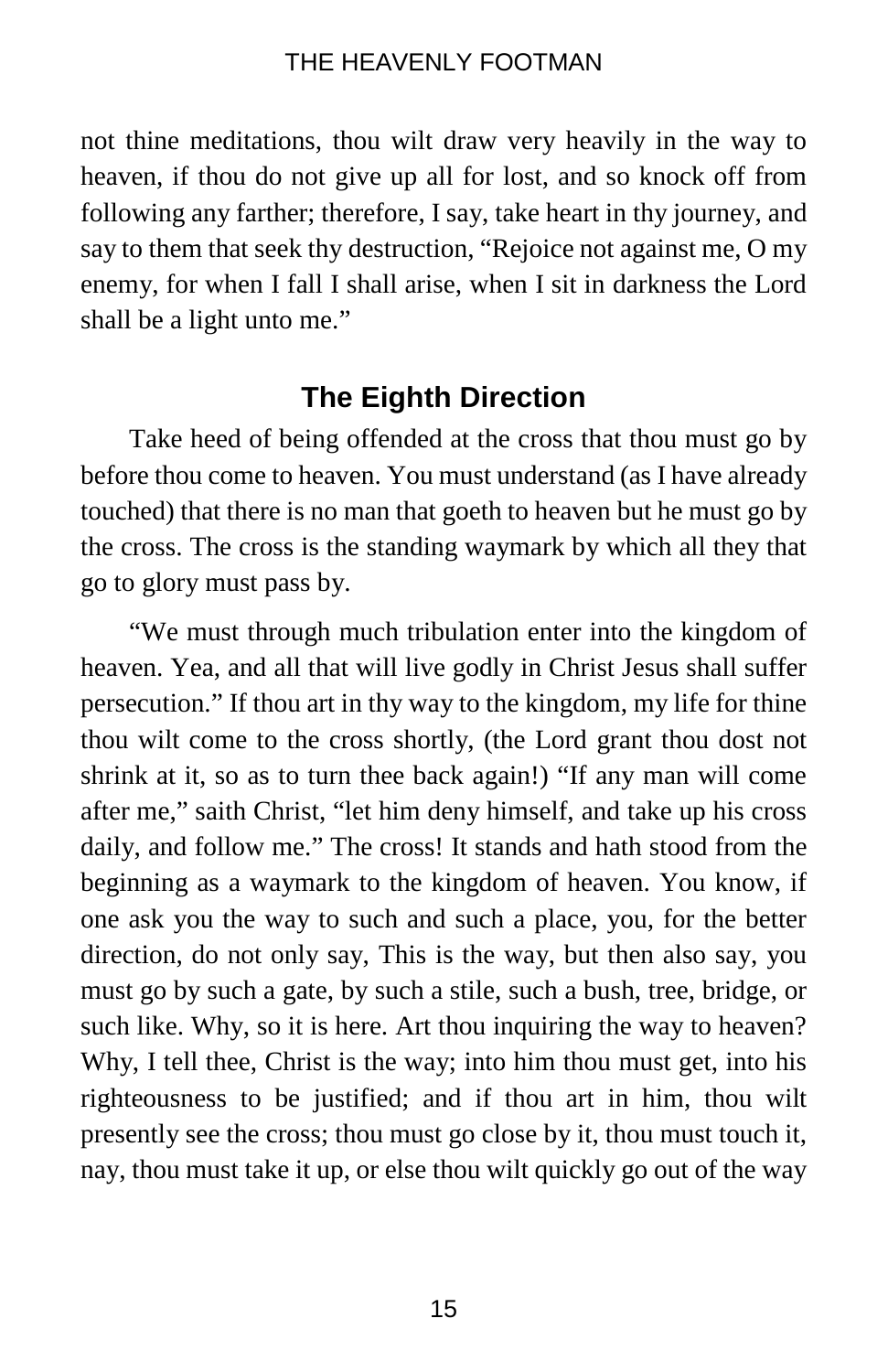that leads to heaven, and turn up some of those crooked lanes that lead down to the chambers of death.

Now thou may know the cross by these six things:

1. It is known in the doctrine of justification; 2. In the doctrine of mortification; 3. In the doctrine of perseverance; 4. In self-denial; 5. Patience; 6. Communion with poor saints.

1. In the doctrine of justification, there is a great deal of the cross in that; a man is forced to suffer the destruction of his own righteousness for the righteousness of another. This is no easy matter for a man to do; I assure to you it stretcheth every vein in his heart before he will be brought to yield to it. What! for a man to deny, reject, abhor, and throw away all his prayers, tears, alms, keeping of sabbaths, hearing, reading, with the rest, in the point of justification, and to count them accursed; and to be willing, in the very midst of the sense of his sins, to throw himself wholly upon the righteousness and obedience of another man, abhorring his own, counting it as deadly sin, as the open breach of the law—I say, to do this in deed and in truth is the biggest piece of the cross; and therefore Paul calleth this very thing a "suffering" where he saith, "And I have suffered the loss of all things (which principally was his righteousness) that I might win Christ, and be found in him, not having (but rejecting) my own righteousness." That is the first.

2. In the doctrine of mortification is also much of the cross. Is it nothing for a man to lay hands on his vile opinions, on his vile sins, on his bosom sins, on his beloved, pleasant, darling sins, that stick as close to him as the flesh sticks to the bones? What! To lose all these brave things that my eyes behold for that which I never saw with my eyes! What! To lose my pride, my covetousness, my vain company, sports and pleasures, and the rest! I tell you this is no easy matter; if it were, what need all these prayers, sighs, watchings?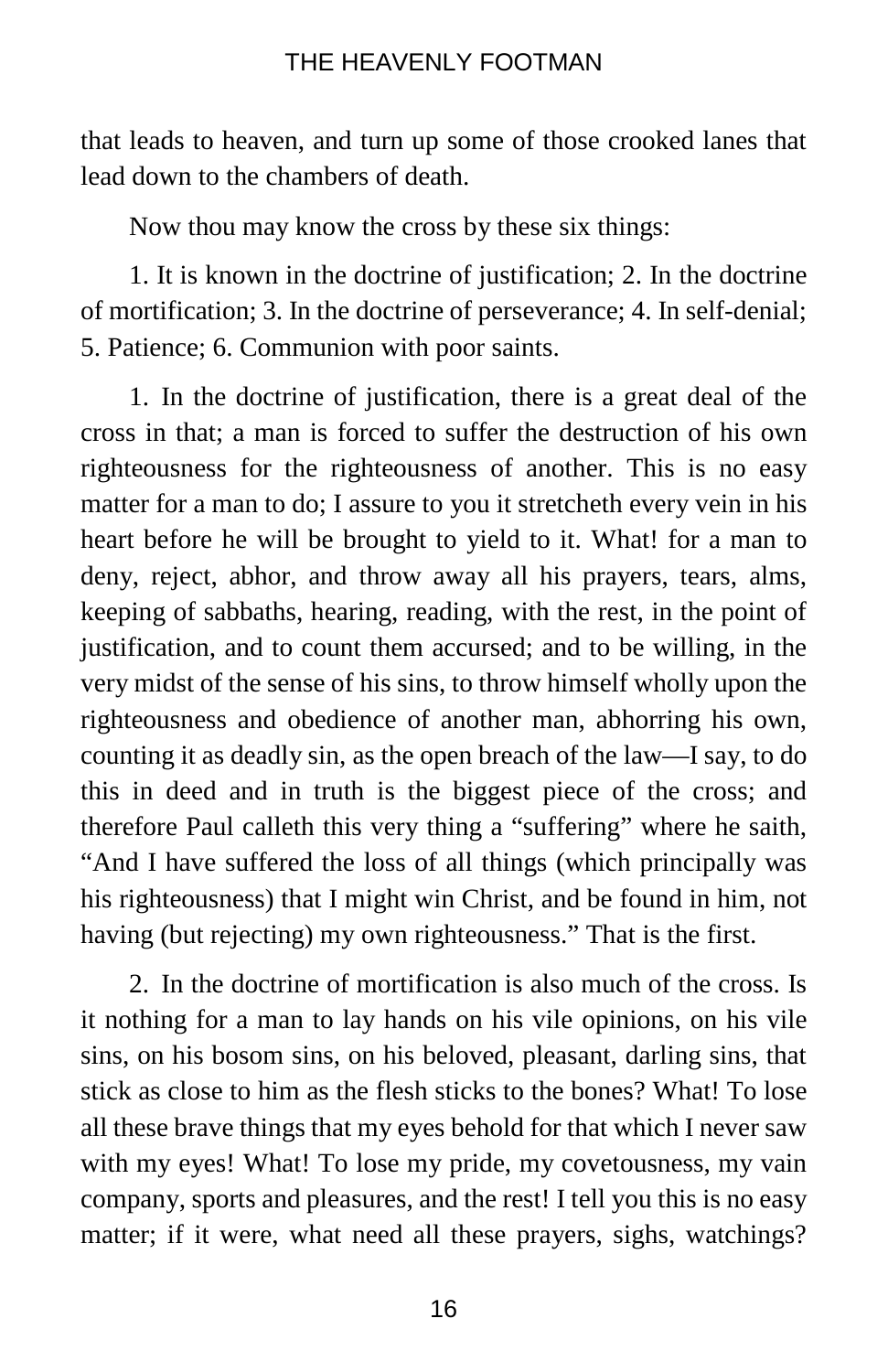What need we be so backward to it? Nay, do you not see that some men, before they will set about this work, they will even venture the loss of their souls, heaven, God, Christ, and all? What means else all those delays and put-offs, saying, stay a little longer, I am loth to leave my sins while I am so young and in health ? Again, what is the reason else that others do it so by the halves, coldly and seldom, notwithstanding they are convinced over and over, nay, and also promise to amend, and yet all's in vain? I will assure you, to cut off right hands and pluck out right eyes is no pleasure to the flesh.

3. The doctrine of perseverance is also cross to the flesh, which is not only to begin, but to hold out; not only to bid fair and to say, would I had heaven! But so to know Christ, to put on Christ, and walk with Christ, to come to heaven. Indeed it is no great matter to begin to look for heaven, to begin to seek the Lord, to begin to shun sin; oh but it is a very great matter to continue with God's approbation! "My servant Caleb (saith God) is a man of another spirit; he hath followed me (followed me always, he hath continually followed me) fully; he shall possess the land." Almost all the many thousands of the children of Israel in their generation fell short of perseverance when they walked from Egypt toward the land of Canaan. Indeed they went to work at first pretty willingly, but they were very short-winded, they were quickly out of breath, and in their hearts they turned back again into Egypt.

It is an easy matter for a man to run hard for a spurt, for a furlong, for a mile or two: oh, but to hold out for a hundred, for a thousand, for ten thousand miles; that man that doth this he must look to meet with cross, pain, and wearisomeness to the flesh, especially if as he goeth he meeteth with briers, and quagmires, and other encumbrances that make his journey so much the more painful.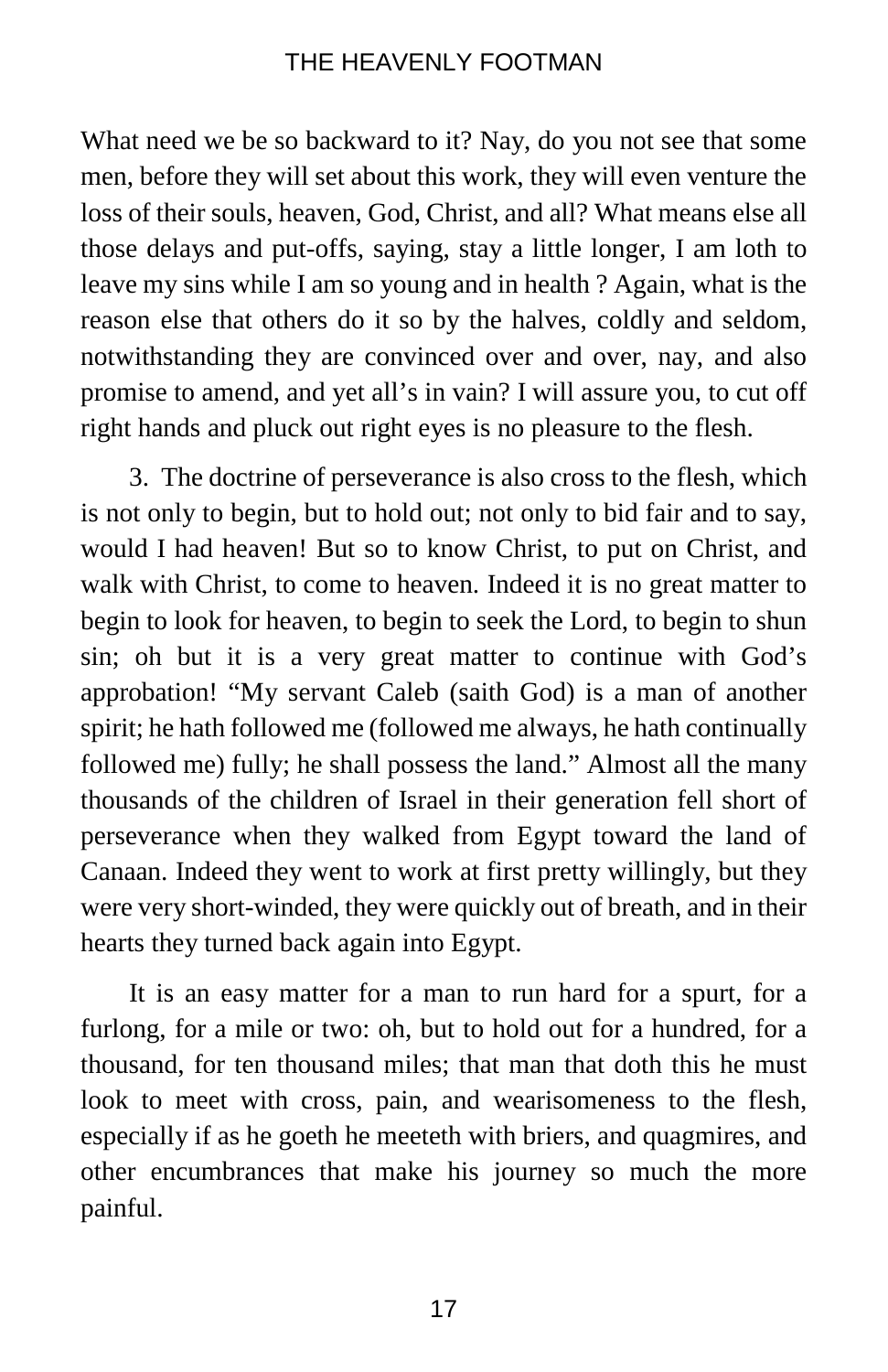Nay, do you not see with your eyes daily that perseverance is a very great part of the cross? Why else do men so soon grow weary? I could point out many that, after they had followed the ways of God about a twelvemonth, others it may be two, three, or four (some more, some less) years, they have been beat out of wind, have taken up their lodging and rest before they have got halfway to heaven, some in this, some in that sin, and have secretly, nay sometimes openly, said that the way is too strait, the race too long, the religion too holy, and I cannot hold out, I can go no farther.

And so likewise of the other three—to wit, patience, self-denial, communion and communication with and to the poor saints—how hard are these things! It is an easy matter to deny another man, but it is not so easy a matter to deny one's self—to deny myself out of love to God, to his Gospel, to his saints of this advantage and of that gain, nay, of that which otherwise I might lawfully do were it not for offending them. That Scripture is but seldom read, and seldomer put in practice, which saith, "I will eat no flesh while the world standeth if it make my brother to offend;" again, "We that are strong ought to bear the infirmities of the weak, and not to please ourselves." But how forward, how hasty, how peevish, and self resolved are the generality of professors at this day! Alas! How little considering the poor, unless it be to say, Be thou warmed and filled! But to give is a seldomer work, also especially to give to any poor. I tell you all things are cross to flesh and blood; and that man that hath but a watchful eye over the flesh, and also some considerable measure of strength against it, he shall find his heart in these things like unto a starting horse that is rid without a curbing bridle, ready to start at everything that is offensive to him, yea, and ready to run away too, do what the rider can.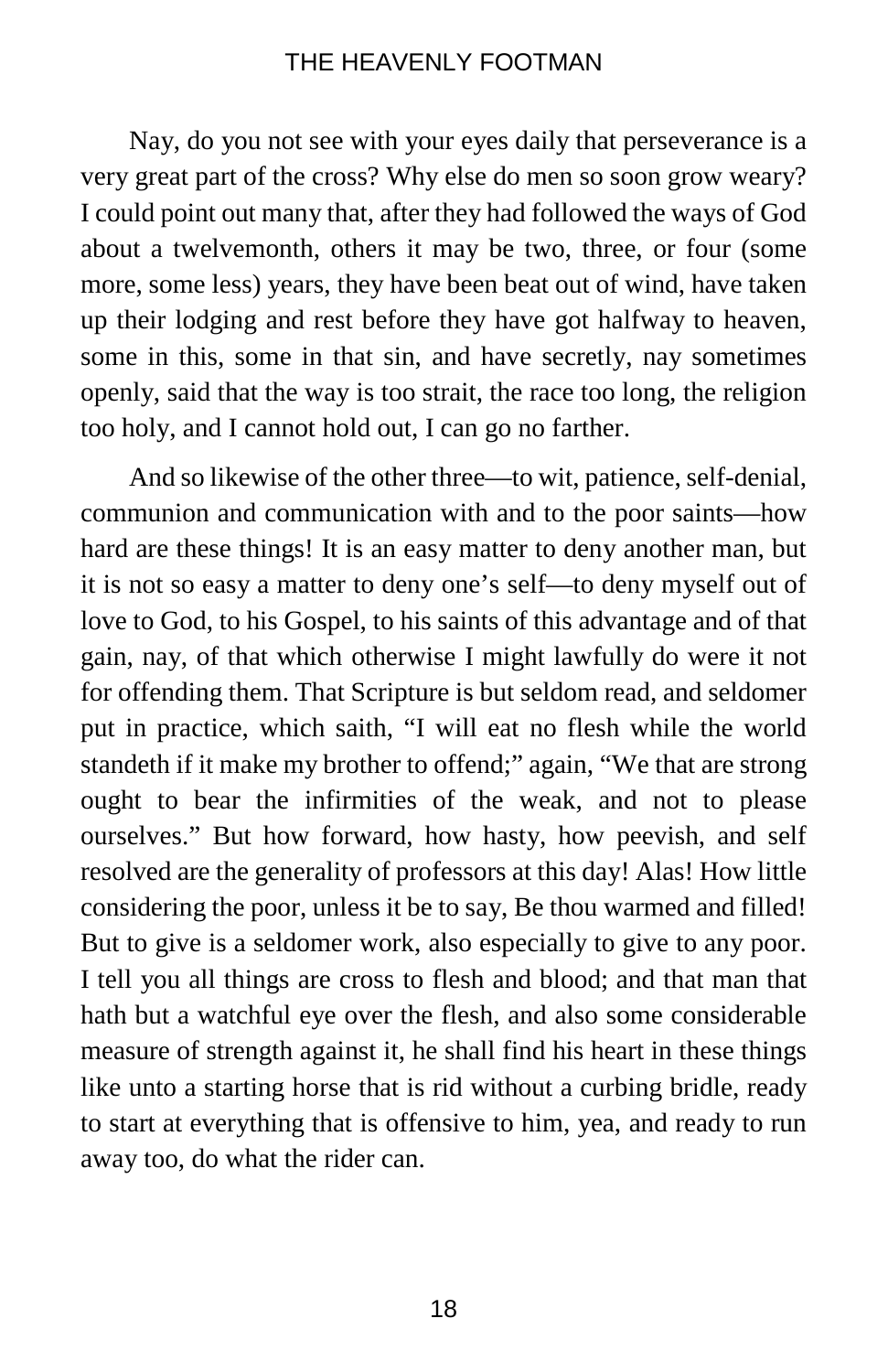It is the cross which keepeth those that are kept from heaven. I am persuaded were it not for the cross, where we have one professor we should have twenty, but this cross, that is it which spoileth all.

Some men, as I said before, when they come at the cross, they can go no farther, but back again to their sins they must go. Others, they stumble at it and break their necks; others again, when they see that the cross is approaching, they turn aside to the left hand or to the right hand, and so think to get to heaven another way, but they will be deceived. "For all that will live godly in Christ Jesus shall" mark shall—"be sure to suffer persecution." There are but few when they come at the cross cry, welcome, cross! As some of the martyrs did to the stake they were burned at. Therefore if you meet with the cross in thy journey, in what manner so ever it be, be not daunted and say, alas! What shall I do now? But rather take courage, knowing that by the cross is the way to the kingdom. Can a man believe in Christ and not be hated by the devil? Can he make a profession of this Christ, and that sweetly and convincingly, and the children of Satan hold their tongue? Can darkness agree with light, or the devil endure that Christ Jesus should be honoured by faith and a heavenly conversation, and let that soul alone at quiet? Did you never read that "the dragon persecuted the woman?" And that Christ saith, "In the world you shall have tribulations."

# **The Ninth Direction**

Beg of God that he would do these two things for thee: First enlighten thine understanding; and, secondly, inflame thy will. If these two be but effectually done, there is no fear but that thou wilt go safe to heaven.

One of the great reasons why men and women do so little regard the other world, it is because they see so little of it; and the reason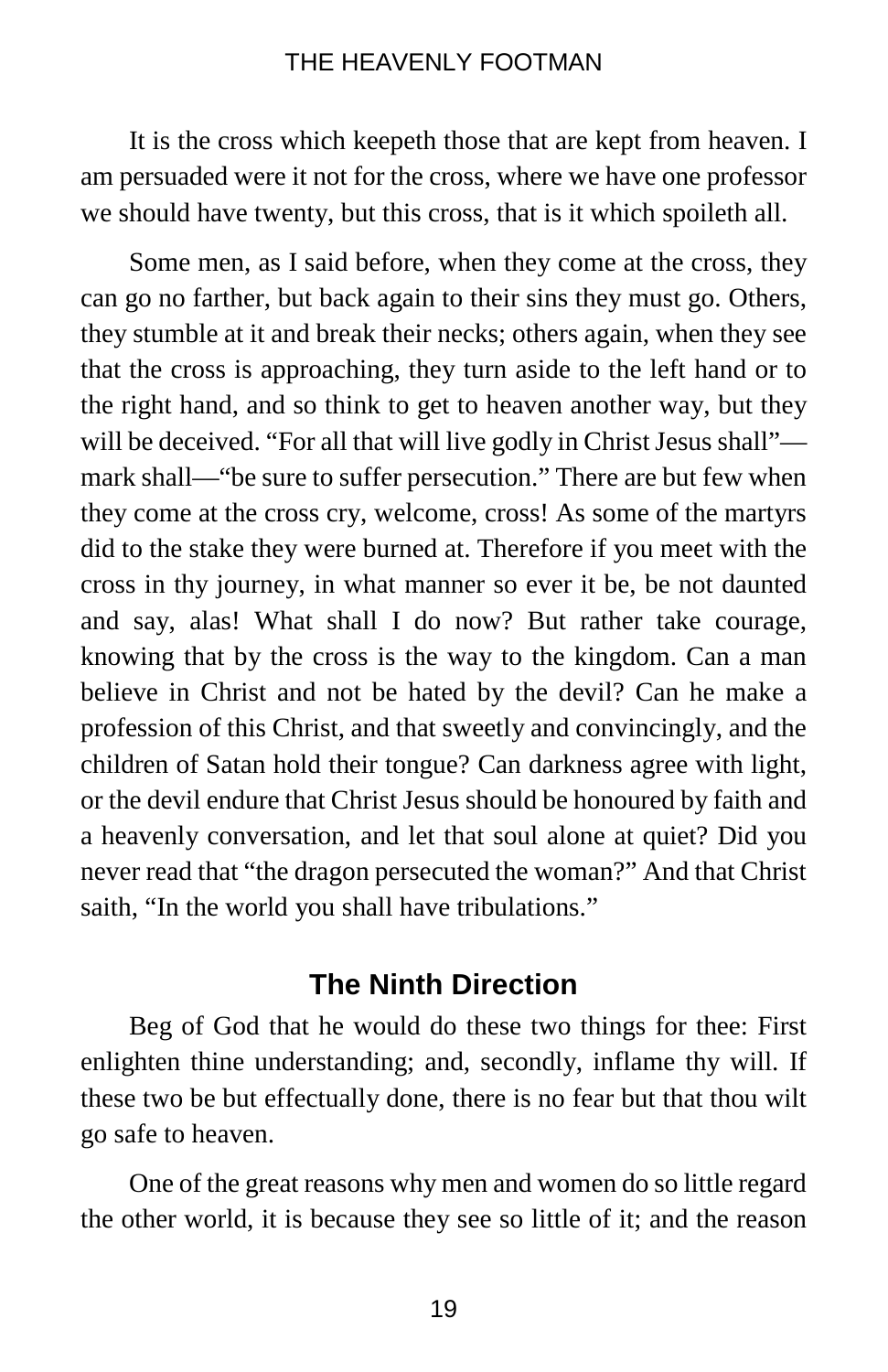why they see so little of it is because they have their understanding darkened. And therefore, saith Paul, "Do not you believers walk as do other Gentiles, even in the vanity of their minds, having their understandings darkened, being alienated from the life of God through ignorance (or foolishness) that is in them, because of the blindness of their heart." Walk not as those, run not with them. Alas, poor souls! They have their understandings darkened, their hearts blinded, and that is the reason they have such undervaluing thoughts of the Lord Jesus Christ and the salvation of their souls. For when men do come to see the things of another world, what a God, what a Christ, what a heaven, and what an eternal glory there is to be enjoyed, also when they see that it is possible for them to have a share in it, I tell you it will make them run through thick and thin to enjoy it. Moses having a sight of this because his understanding was enlightened, "he feared not the wrath of the king, but chose rather to suffer afflictions with the people of God than to enjoy the pleasures of sin for a season." He refused to be called the son of the king's daughter, accounting it wonderful riches to be accounted worthy of so much as to suffer for Christ with the poor despised saints; and that was because he saw Him who was invisible, and had respect unto the recompense of reward. And this is that which the apostle usually prayeth for in his epistles for the saints—namely, "That they might know what is the hope of God's calling, and the riches of the glory of his inheritance in the saints; and that they might be able to comprehend with all saints what is the breadth and length, and depth and height, and know the love of Christ, which passeth knowledge." Pray, therefore, that God would enlighten thy understanding; that will be a very great help unto thee. It will make thee endure many a hard brunt for Christ; as Paul saith, "After you were illuminated ye endured a great fight of afflictions. You took joyfully the spoiling of your goods, knowing in yourselves that ye have in heaven a better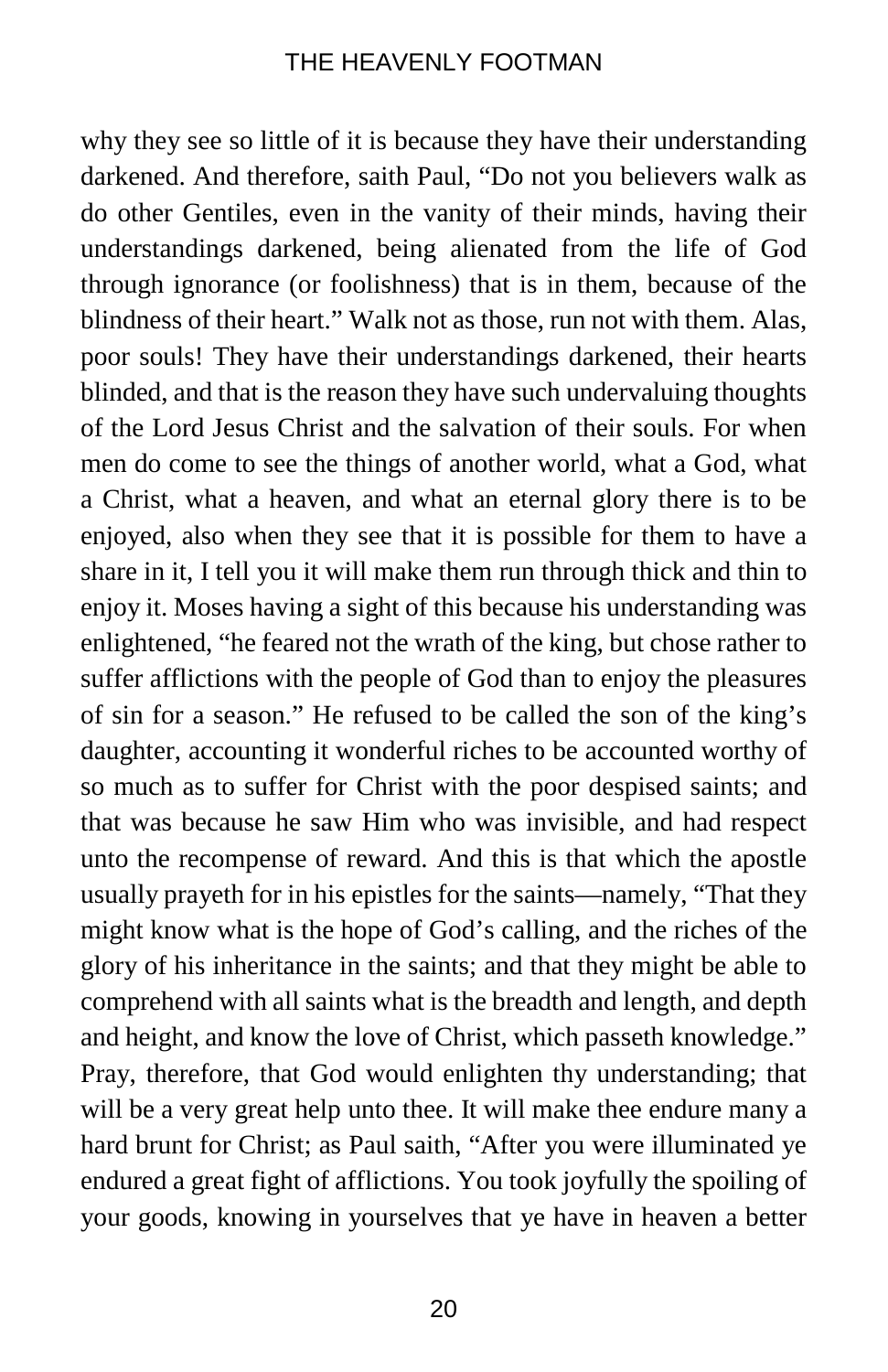and an enduring substance." If there be never such a rare jewel lie just in a man's way, yet if he sees it not he will rather trample upon it than stoop for it, and it is because he sees it not. Why so it is here: though heaven be worth never so much, and thou hast never so much need of it, yet if thou see it not—that is, have not thy understanding opened or enlightened to see—thou wilt not regard at all; therefore cry to the Lord for enlightening grace, and say, "Lord, open my blind eyes; Lord, take the veil off my dark heart," show me the things of the other world, and let me see the sweetness, glory, and excellency of them for Christ his sake. This is the first.

# **The Tenth Direction**

Cry to God that he would inflame thy will also with the things of the other world; for when a man's will is fully set to do such or such a thing, then it must be a very hard matter that shall hinder that man from bringing about his end. When Paul's will was set resolvedly to go up to Jerusalem, (though it was signified to him before what he should there suffer) he was not daunted at all; nay, saith he, "I am ready [or willing] not only to be bound, but also to die at Jerusalem for the name of the Lord Jesus." His will was inflamed with love to Christ, and therefore all the persuasions that could be used wrought nothing at all.

Your self-willed people, nobody knows what to do with them; we used to say, He will have his own will, do what you can. Indeed to have a will for heaven is an admirable advantage to a man that undertaketh a race hither; a man that is resolved and hath his will fixed, saith he, I will do my best to advantage myself; I will do my worst to hinder my enemies; I will not give out as long as I can stand; I will have it or I will lose my life; "though he slay me, yet will I trust Him." "I will not let thee go except thou bless me." I will, I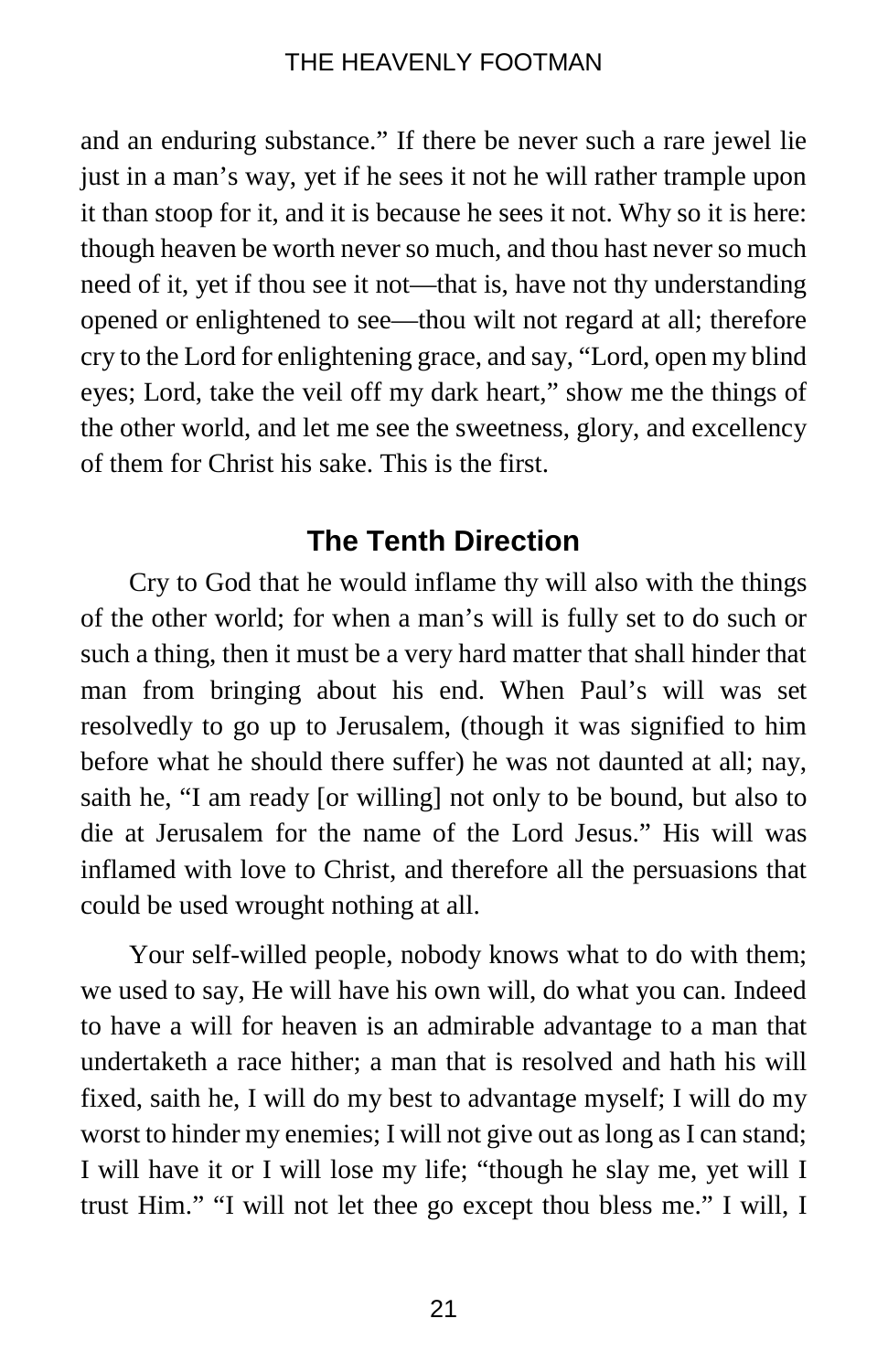will, I will. Oh this blessed inflamed will for heaven! What is like it? If a man be willing, then any argument shall be matter of encouragement; but if unwilling, then any argument shall give discouragement; this is seen in both saints and sinners, in them that are the children of God, and also those that are the children of the devil. As—

1. The saints of old, they being willing and resolved for heaven, what could stop them? Could fire and faggot, sword or halter, filthy dungeons, whips, bears, bulls, lions, cruel rackings, stoning, starving, nakedness, etc. "And in all these things they were more than conquerors, through Him that loved them," who had also made them "willing in the day of his power."

2. See again, on the other side, the children of the devil, because they are not willing, how many shifts and starting-holes they will have: I have married a wife, I have a farm, I shall offend my landlord, I shall offend my master, I shall lose my trading, I shall lose my pride, my pleasures, I shall be mocked and scoffed; therefore I dare not come. I, saith another, will stay till I am older, till my children are out, till I am got a little aforehand in the world, till I have done this and that and the other business; but alas! the thing is, they are not willing; for were they but soundly willing, these, and a thousand such as these, would hold them no faster than the cords held Samson when he broke them like burnt flax; I tell you the will is all; that is one of the chief things which turns the wheel either backwards or forwards; and God knoweth that full well, and so likewise doth the devil, and therefore they both endeavor very much to strengthen the will of their servants. God, he is for making of his a willing people to serve him; and the devil, he doth what he can to possess the will and affection of those that are his with love to sin; and therefore when Christ comes close to the matter, indeed,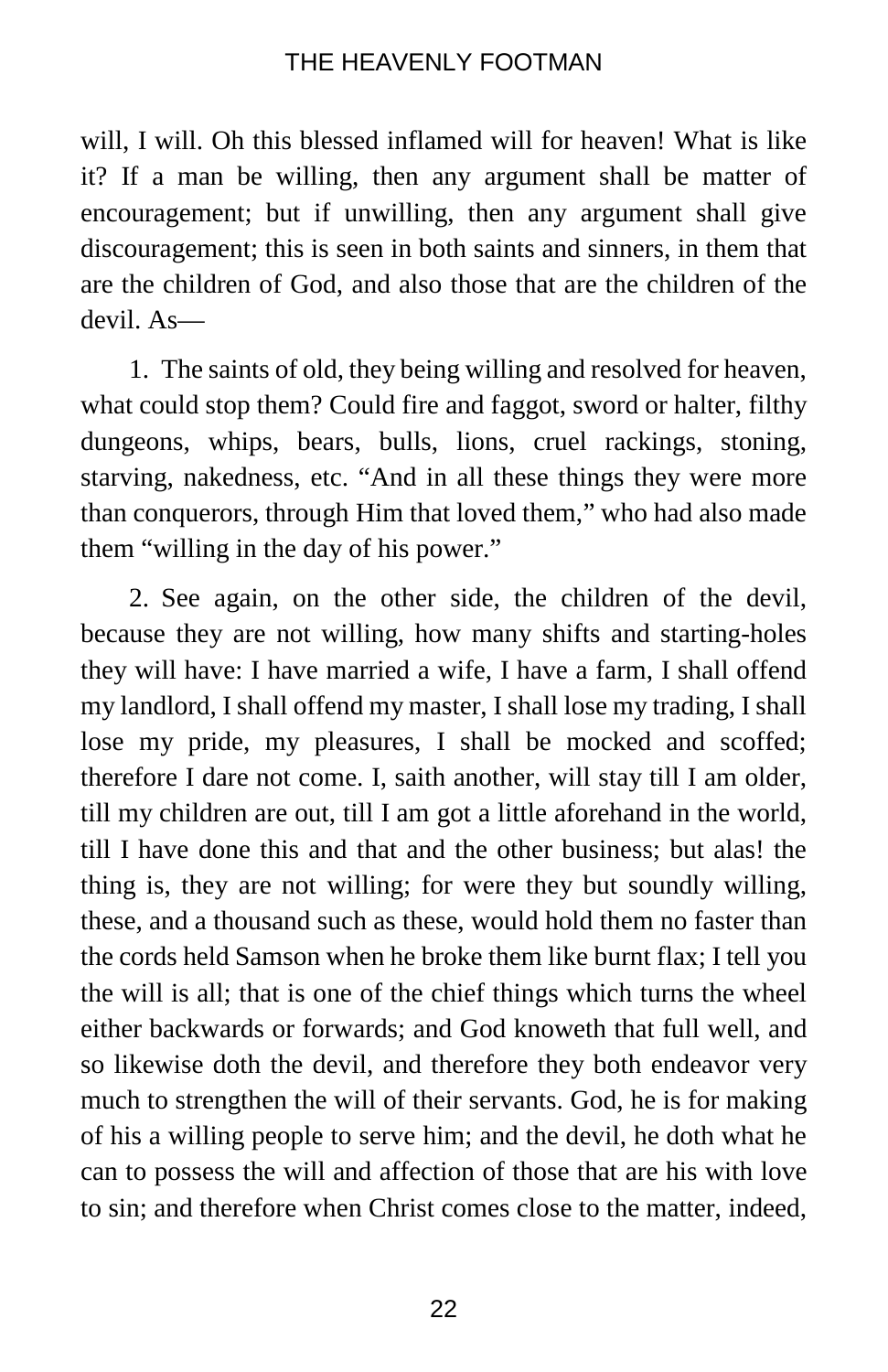saith he, "You will not come to me." "How often would I have gathered you as a hen doth her chickens, but you would not!" The devil had possessed their wills, and so long he was sure enough of them. Oh therefore cry hard to God to inflame thy will for heaven and Christ—thy will, I say: if that be rightly set for heaven, thou wilt not be beat off with discouragements; and this was the reason that when Jacob wrestled with the angel, though he lost a limb as it were, and the hollow of his thigh was put out of joint as he wrestled with him, yet, saith he, "I will not"—mark, I will not—"let thee go except thou bless me." Get thy will tipt with the heavenly grace and resolution against all thy discouragements, and then thou goest full speed for heaven; but if thou falter in thy will and be not sound there, thou wilt run hobbling and halting all the way thou runnest, and also to be sure thou wilt fall short at last. The Lord give thee a will and courage!

Thus have I done with directing thee how to run to the kingdom; be sure thou keep in memory what I have said unto thee, lest thou lose thy way. But because I would have thee think of them, take all in short in this little bit of paper:

1. Get into the way. 2. Then study on it. 3. Then strip and lay aside everything that would hinder. 4. Beware of by-paths. 5. Do not gaze and stare too much about thee, but be sure to ponder the path of thy feet. 6. Do not stop for any that call after thee, whether it be the world, the flesh, or the devil, for all these will hinder thy journey if possible. 7. Be not daunted with any discouragements thou meetest with as thou goest. 8. Take heed of stumbling at the cross. 9. Cry hard to God for an enlightened heart and willing mind, and God give thee a prosperous journey!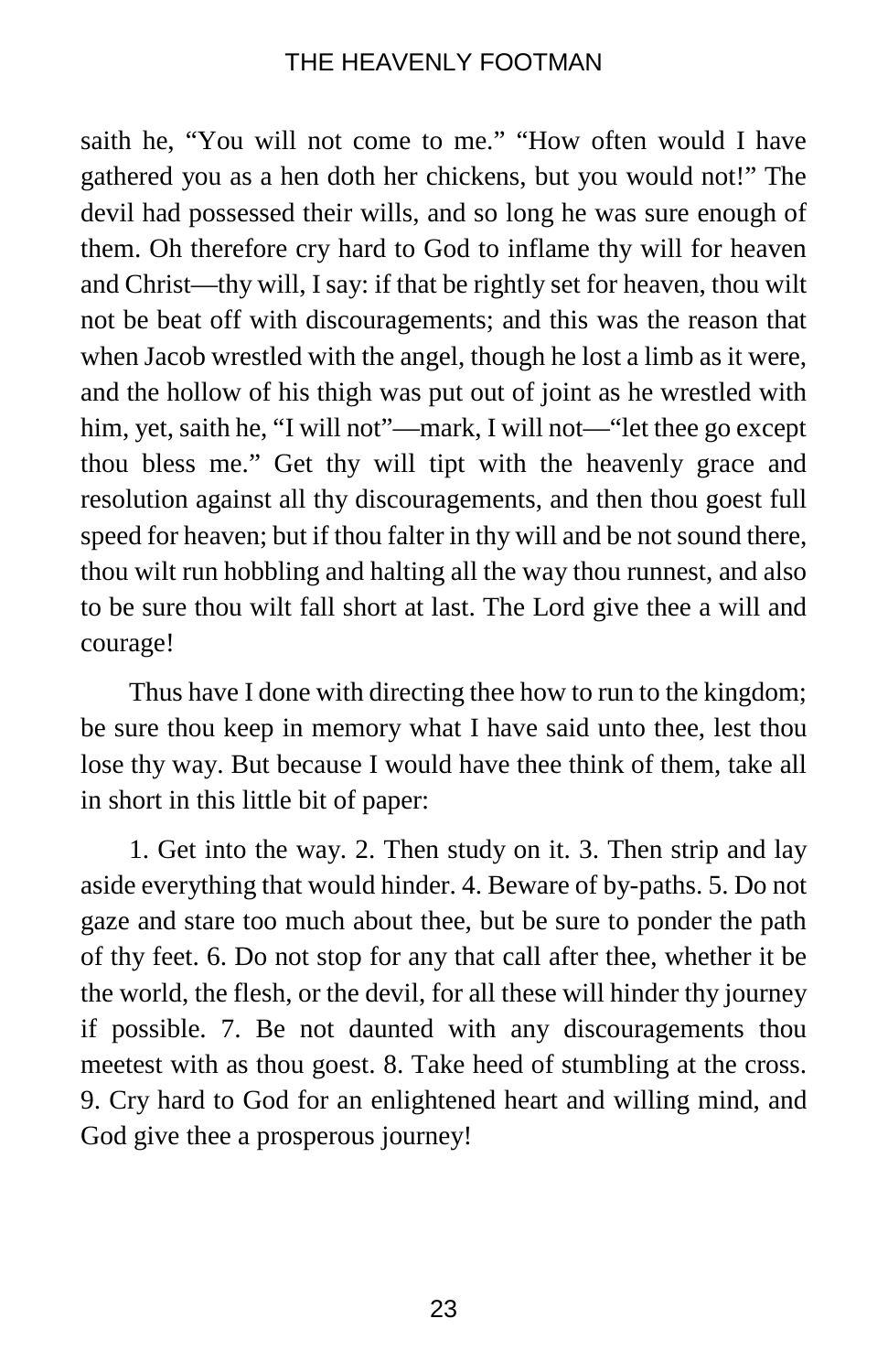Yet before I do quite take my leave of thee let me give thee a few motives along with thee. It may be they will be as good as a pair of spurs to prick on thy lumpish heart in this rich journey.

# **The First Motive**

Consider, there is no way but this: thou must either win or lose. If thou winnest, then heaven, God, Christ, glory, ease, peace, life, yea, life eternal, is thine; thou shalt be made equal to the angels in heaven; thou shalt sorrow no more, sigh no more, feel no more pain; thou shalt be out of the reach of sin, hell, death, the devil, the grave, and whatever else may endeavour thy hurt. But contrariwise, and if thou lose, then thy loss is heaven, glory, God, Christ, ease, peace, and whatever else which tendeth to make eternity comfortable to the saints; besides, thou procurest eternal death, sorrow, pain, blackness, and darkness, fellowship with devils, together with the everlasting damnation of thy own soul.

# **The Second Motive**

Consider that this devil, this hell, death and damnation follow after thee as hard as they can drive, and have their commission so to do by the law, against which thou hast sinned; and therefore, for the Lord's sake, make haste.

# **The Third Motive**

If they seize upon thee before thou get to the city of refuge, they will put an everlasting stop to thy journey. This also cries, run for it.

# **The Fourth Motive**

Know also that now heaven-gates, the heart of Christ, with his arms, are wide open to receive thee. Oh methinks that this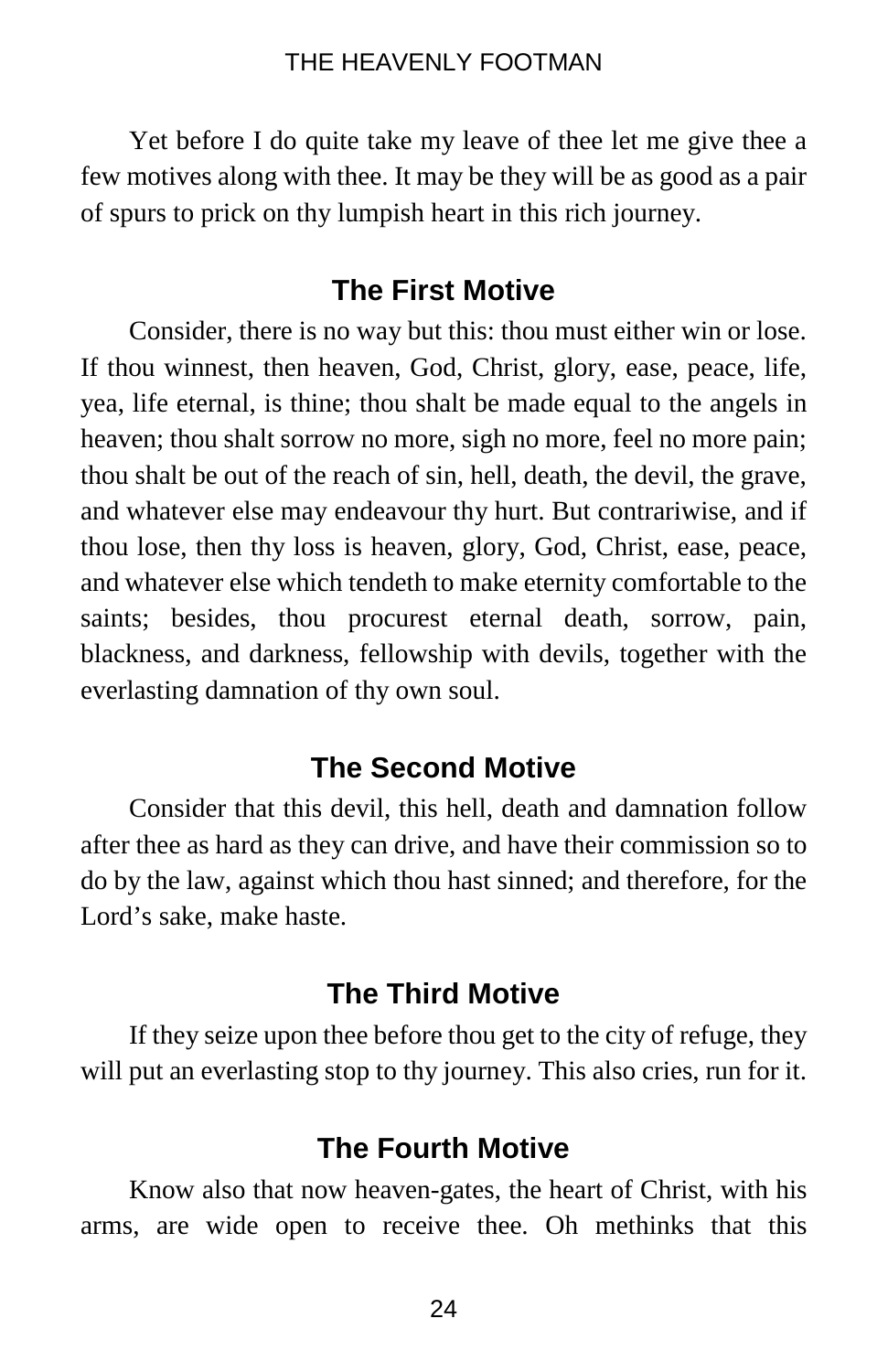consideration, that the devil followeth after to destroy, and that Christ standeth open-armed to receive, should make thee reach out and fly with all haste and speed! And therefore:

# **The Fifth Motive**

Keep thine eye upon the prize; be sure that thy eyes be continually upon the profit thou art like to get. The reason why men are so apt to faint in their race for heaven, it lieth chiefly in either of these two things:

1. They do not seriously consider the worth of the prize; or else if they do, they are afraid it is too good for them, but must lose heaven for want of considering the prize and the worth of it. And therefore, that thou mayest not do the like, keep thine eye much upon the excellency, the sweetness, the beauty, the comfort, the peace that is to be had there by those that win the prize. This was that which made the apostle run through anything—good report, evil report, persecution, affliction, hunger, nakedness, peril by sea and peril by land, bonds and imprisonments. Also it made others endure to be stoned, sawn asunder, to have their eyes bored with augers, their bodies broiled on gridirons, their tongues cut out of their mouths, boiled in caldrons, thrown to the wild beasts, burned at the stake, whipped at posts, and a thousand other fearful torments, "while they looked not at the things that are seen, [as the things of this world,] but at the things that are not seen; for the things which are seen are temporal, but the things which are not seen are eternal." Oh, this word "eternal!" That was it that made them, when they might have had deliverance, not accept of it, for they knew in the world to come they should have a better resurrection.

2. And do not let the thoughts of the rareness of the place make thee say in thy heart, This is too good for me; for I tell thee heaven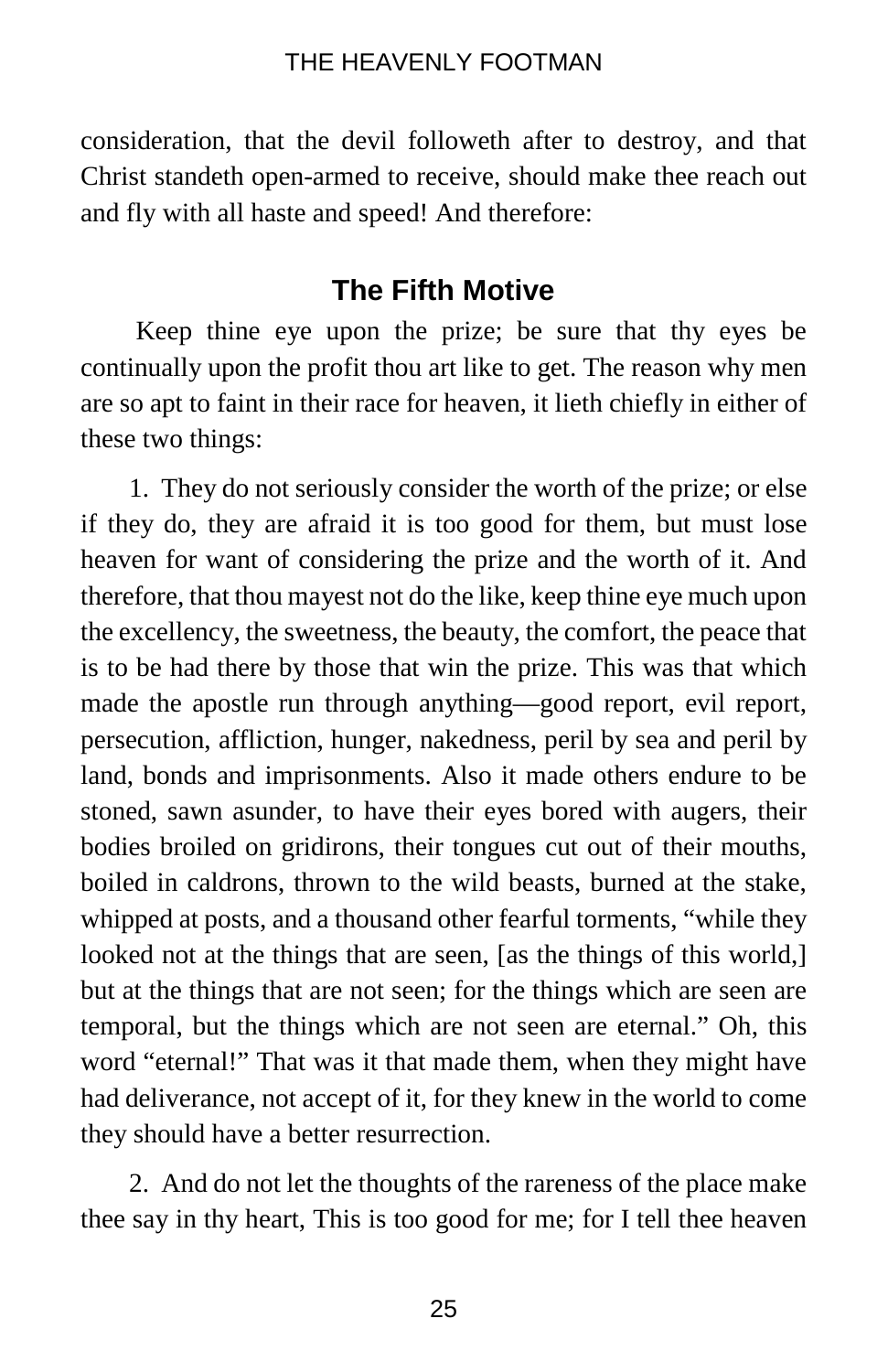is prepared for whosoever will accept of it, and they shall be entertained with a hearty good welcome. Consider, therefore, that as bad as thou have got thither; thither went scrubbed, beggarly Lazarus, etc. Nay, it is prepared for the poor: "Hearken, my beloved brethren, (saith James—take notice of it,) hath not God chosen the poor of this world rich in faith and heirs of the kingdom?" Therefore take heart and run, man. And:

# **The Sixth Motive**

Think much of them that are gone before. First, how really they go into the kingdom. Secondly, how safe they are in the arms of Jesus; would they be here again for a thousand worlds? Or if they were, would they be afraid that God would not make them welcome? Thirdly, what would they judge of thee if they knew thy heart began to fail thee in thy journey, or thy sins began to allure thee and to persuade thee to stop thy race? Would they not call thee a thousand fools, and say, Oh that he did but see what we see, feel what we feel, and taste of the dainties that we taste of! Oh if he were one quarter of an hour to behold, to see, to feel, to taste and enjoy but the thousandth part of what we enjoy, what would he do? What would he suffer? What would he leave undone? Would he favorsin? Would he love this world below? Would he be afraid of friends, or shrink at the most fearful threatenings that the greatest tyrants could invent to give him? Nay, those who have had but a sight of these things by faith, when they have been as far off from them as heaven from earth, yet they have been able to say, with a comfortable and merry heart, as the bird that sings in the spring, that this and more shall not stop them from running to heaven. Sometimes, when my base heart hath been inclining to this world and to loiter in my journey towards heaven, the very consideration of the glorious saints and angels in heaven, what they enjoy, and what low thoughts they have of the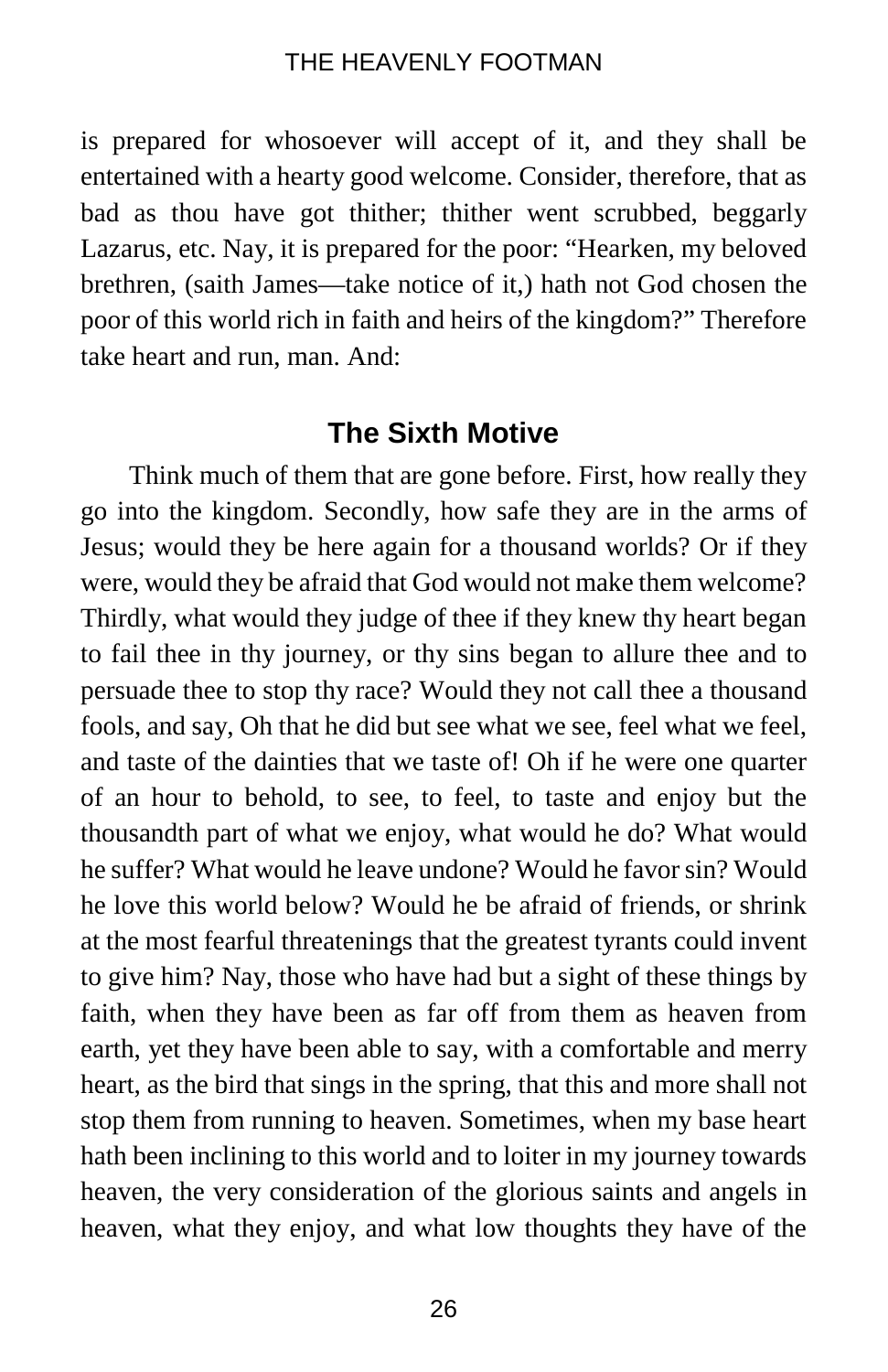things of this world together, how they would befool me if they did but know that my heart was drawing back, hath caused me to rush forward, to disdain these poor, low, empty, beggarly things, and to say to my soul, come, soul, let us not be weary; let us see what this heaven is; let us even venture all for it, and try if that will quit the cost. Surely Abraham, David, Paul, and the rest of the saints of God were as wise as any are now, and yet they lost all for this glorious kingdom. Oh therefore throw away your lusts, follow after righteousness, love the Lord Jesus, devote thyself unto his fear. I'll warrant thee he will give thee a goodly recompense. Reader, what sayest thou to this? Art thou resolved to follow me? Nay, resolve if thou canst to get before me. So run that ye may obtain.

# **The Seventh Motive**

To encourage thee a little further, set to the work and when thou hast run thyself down weary, then the Lord Jesus will take thee up and carry thee. Is not this enough to make any poor soul begin his race? Thou (perhaps) criest, oh, but I am feeble, I am lame, etc. Well, but Christ hath a bosom; consider, therefore, when thou hast run thyself down weary he will put thee in his bosom: "He shall gather the lambs with his arms and carry them in his bosom, and shall gently lead those that are with young." This is the way that fathers take to encourage their children, saying, Run sweet babe, until thou art weary, and then I will take thee up and carry thee. "He will gather his lambs with his arms and carry them in his bosom." When they are weary they shall ride.

# **The Eighth Motive**

Or else he will convey new strength from heaven into thy soul, which will be as well. "The youths shall faint and be weary, and the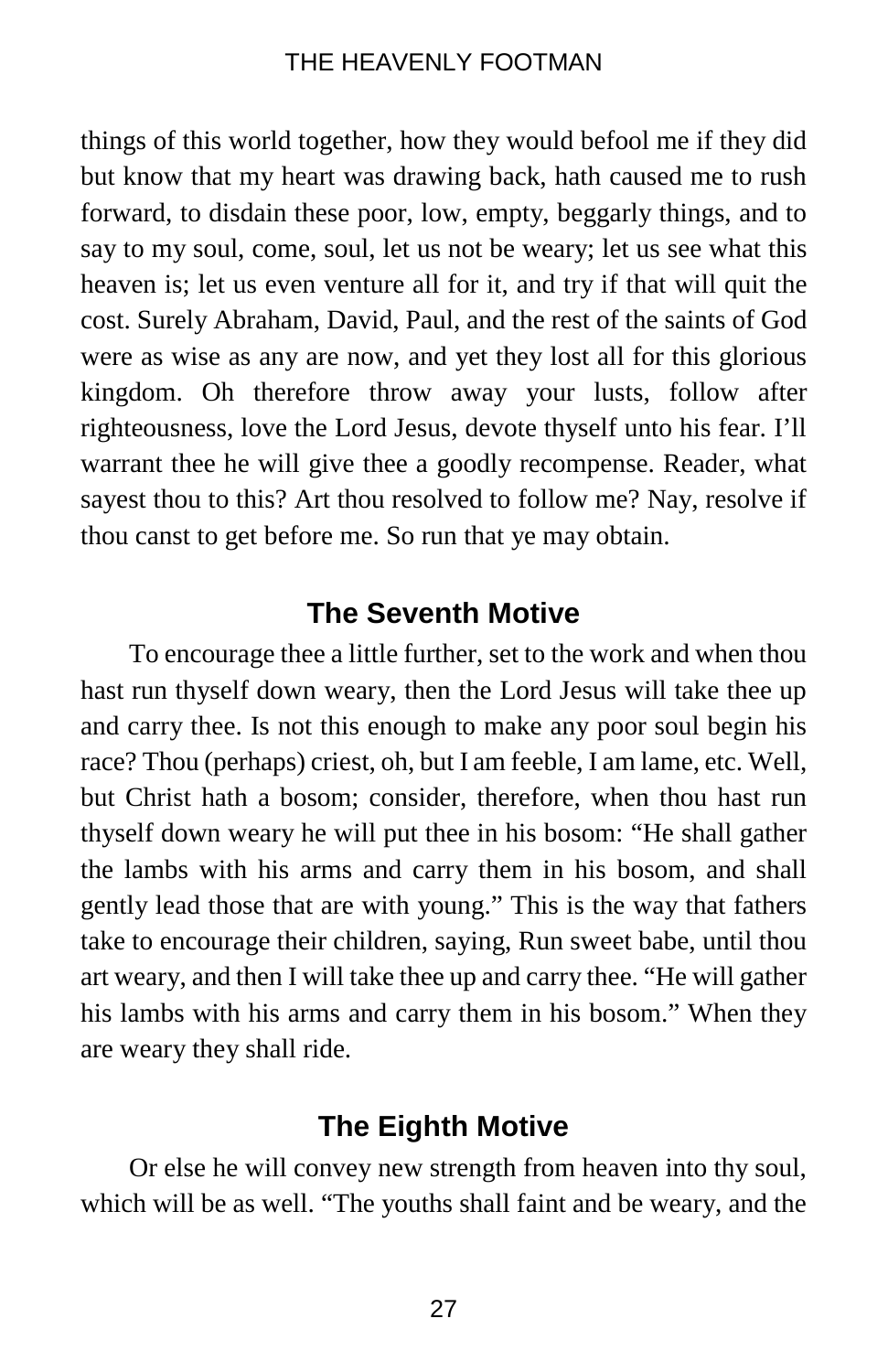young men shall utterly fall: but they that wait upon the Lord shall renew their strength; they shall mount up with wings as eagles; they shall run and not be weary, they shall walk and not faint." What shall I say besides what hath already been said? Thou shalt have good and easy lodging, good and wholesome diet, the bosom of Christ to lie in, the joys of heaven to feed on. Shall I speak of the satiety and of the duration of all these? Verily to describe them to the height, it is a work too hard for me to do.

# **The Ninth Motive**

Again, methinks the very industry of the devil and the industry of his servants, etc., should make you that have a desire to heaven and happiness to run apace. Why, the devil, he will lose no time, spare no pains, also neither will his servants, both to seek the destruction of themselves and others; and shall not we be as industrious for our own salvation? Shall the world venture the damnation of their souls for a poor corruptible crown, and shall not we venture the loss of a few trifles for an eternal crown? Shall they venture the loss of eternal friends, as God to love, Christ to redeem, the Holy Spirit to comfort, heaven for habitation, saints and angels for company, and all this to get and hold communion with sin, and this world, and a few base, drunken, swearing, lying, covetous wretches like themselves, and shall not we labor as hard, run as fast, seek as diligently, for the company of these glorious, eternal friends, though with the loss of such as these, nay, with the loss of ten thousand times better than these poor, low, base, contemptible things? Shall it be said at the last day that wicked men made more haste to hell than you did make to heaven?—that they spent more hours, days, and that early and late, for hell, than you spent for that which is ten thousand of thousand times better? Oh let it not be so, but run with all might and main.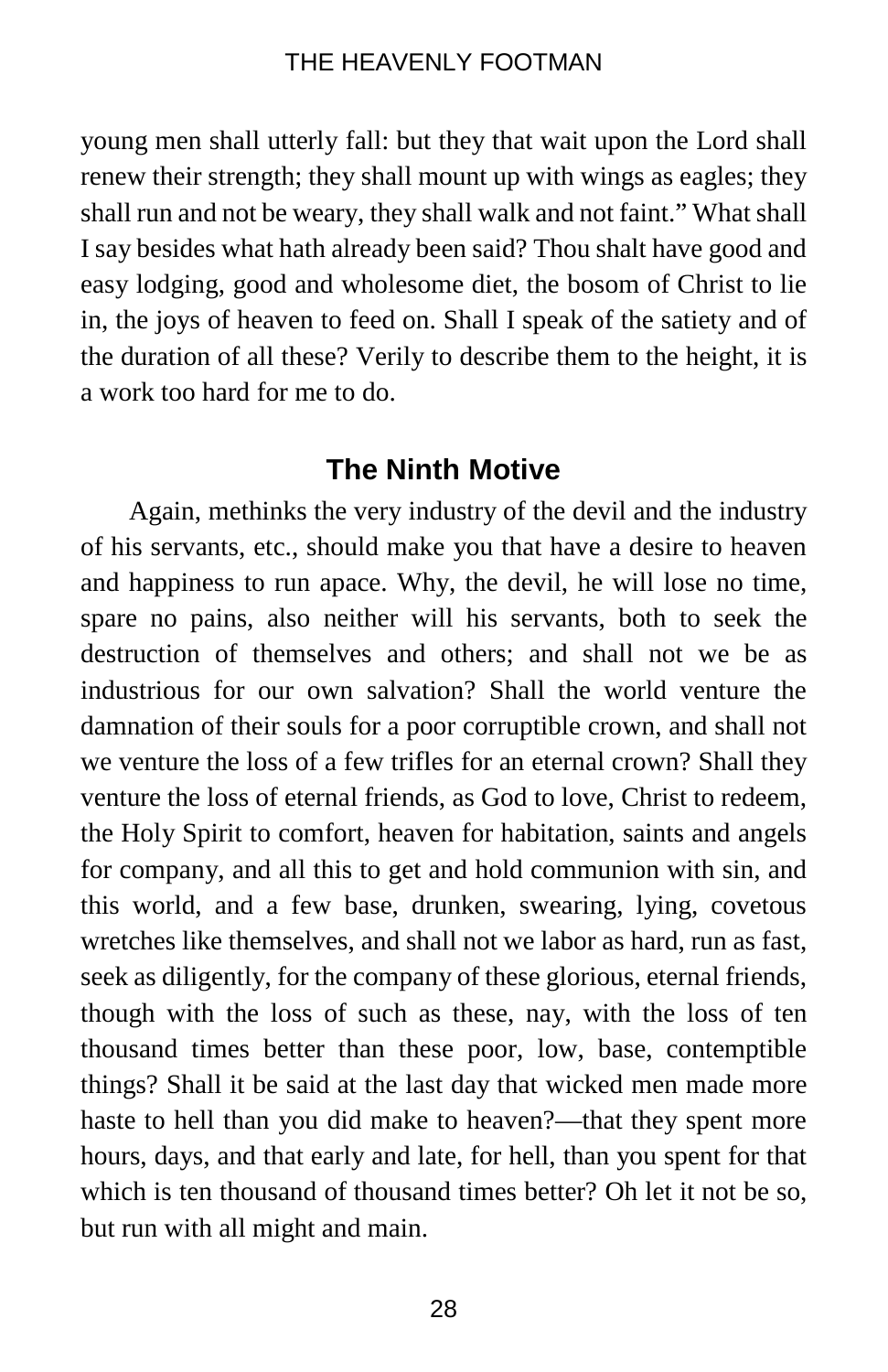Thus you see I have here spoken something, though but little. Now I shall come to make some use and application of what hath been said, and so conclude.

# **The First Use**

You see here that he that will go to heaven, he must run for it; yea, and not only run, but **so run**; that is, (as I have said,) to run earnestly, to run continually, to strip off everything that would hinder in his race with the rest. Well, then, do you so run.

1. And now let us examine a little. Art thou got into the right way? Art thou in Christ's righteousness? Do not say yes in thy heart, when in truth there is no such matter. It is a dangerous thing, you know, for a man to think he is in the right way when he is in the wrong. It is the next way for him to lose his way, and not only so, but if he run for heaven, as thou sayest thou dost, even to lose that too. Oh this is the misery of most men, to persuade themselves that they run right, when they never had one foot in the way. The Lord give thee understanding here, or else thou art undone forever. Prithee, soul, search when was it thou turned out of thy sins and righteousness into the righteousness of Jesus Christ. I say, dost thou see thyself in him, and is he more precious to thee than the whole world? Is thy mind always musing on him, and also to be walking with him? Dost thou count his company more precious than the whole world? Dost thou count all things but poor, lifeless, empty, vain things without communion with him? Doth his company sweeten all things, and his absence embitter all things? Soul, I beseech thee be serious and lay it to heart, and do not take things of such weighty concernment as the salvation or damnation of thy soul without good ground.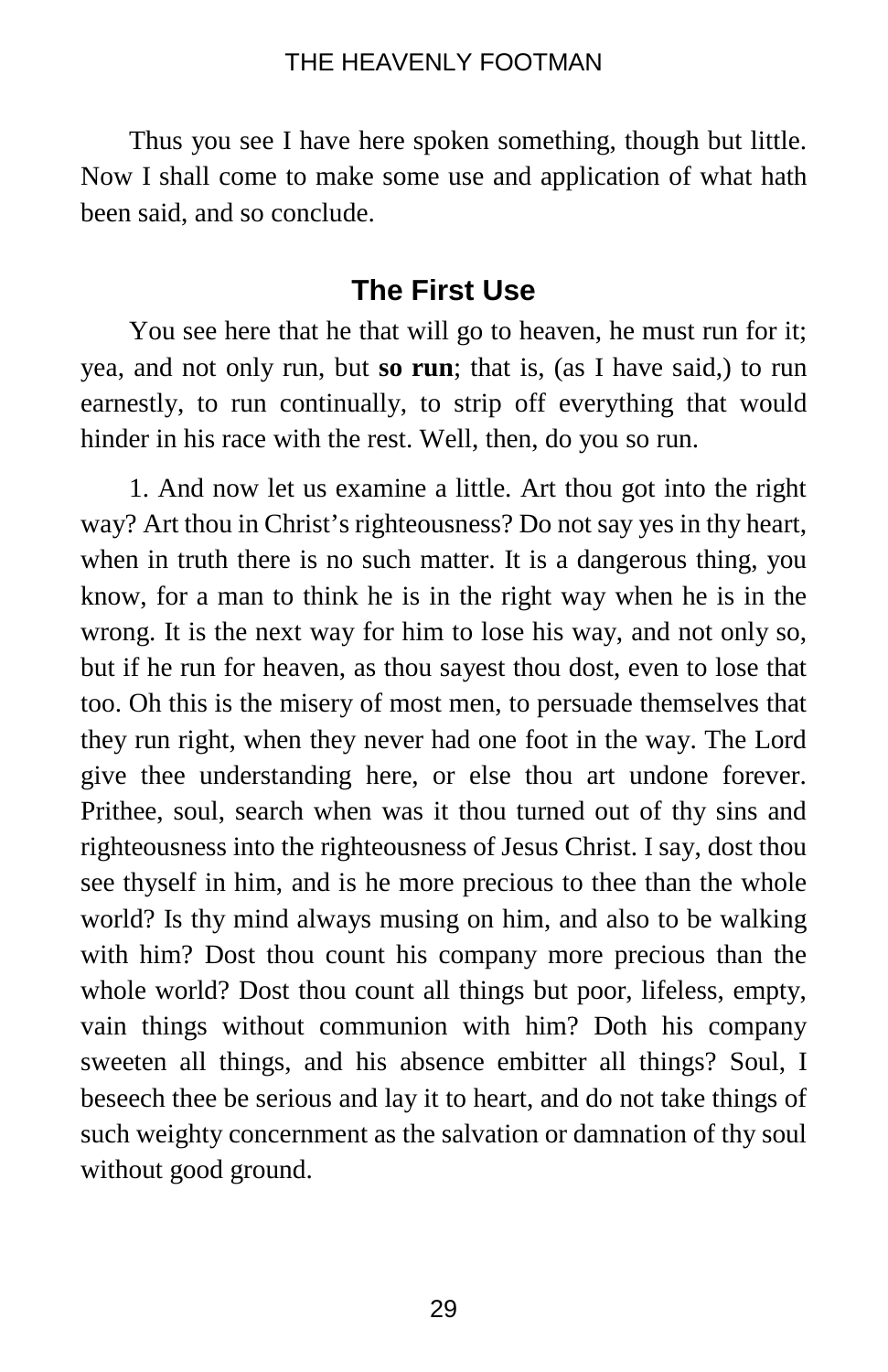2. Art thou unladen of the things of this world, as pride, pleasures, profits, lusts, vanities? What! Dost thou think to run fast enough with the world, thy sins and lusts in thy heart? I tell thee, soul, they that have laid all aside, every weight, every sin, and are got into the nimblest posture, they find work enough to run—so to run as to hold out.

To run through all that opposition, all the jostles, all these rubs, over all the stumbling blocks, over all the snares, from all the entanglements that the devil, sin, the world, and their own hearts lay before them—I tell thee if thou art going heavenward thou wilt find it no small or easy matter. Art thou therefore discharged and unladen of these things? Never talk of going to heaven if thou art not. It is to be feared thou wilt be found among the "many that will seek to enter in, and shall not be able."

# **The Second Use**

If so, then, in the next place, what will become of them that are grown weary before they are got halfway thither? Why, man, it is he that holdeth out to the end that must be saved; it is he that overcometh that shall inherit all things; it is not every one that begins. Agrippa gave a fair step for a sudden; he steps almost into the bosom of Christ in less than half an hour. "Thou [saith he to Paul] hast almost persuaded me to be a Christian." Ah! but it was but **almost**, and so he had as good have been never a whit; he steps fair indeed, but yet he stops short; he was hot while he was at it, but he was quickly out of wind. Oh this **but almost**! I tell you, this **but almost**, it lost his soul. Me thinks I have seen sometimes how these poor wretches that get but almost to heaven, how fearfully their **almost** and their **but almost** will torment them in hell, when they shall cry out in bitterness of their soul, saying, "Almost a Christian."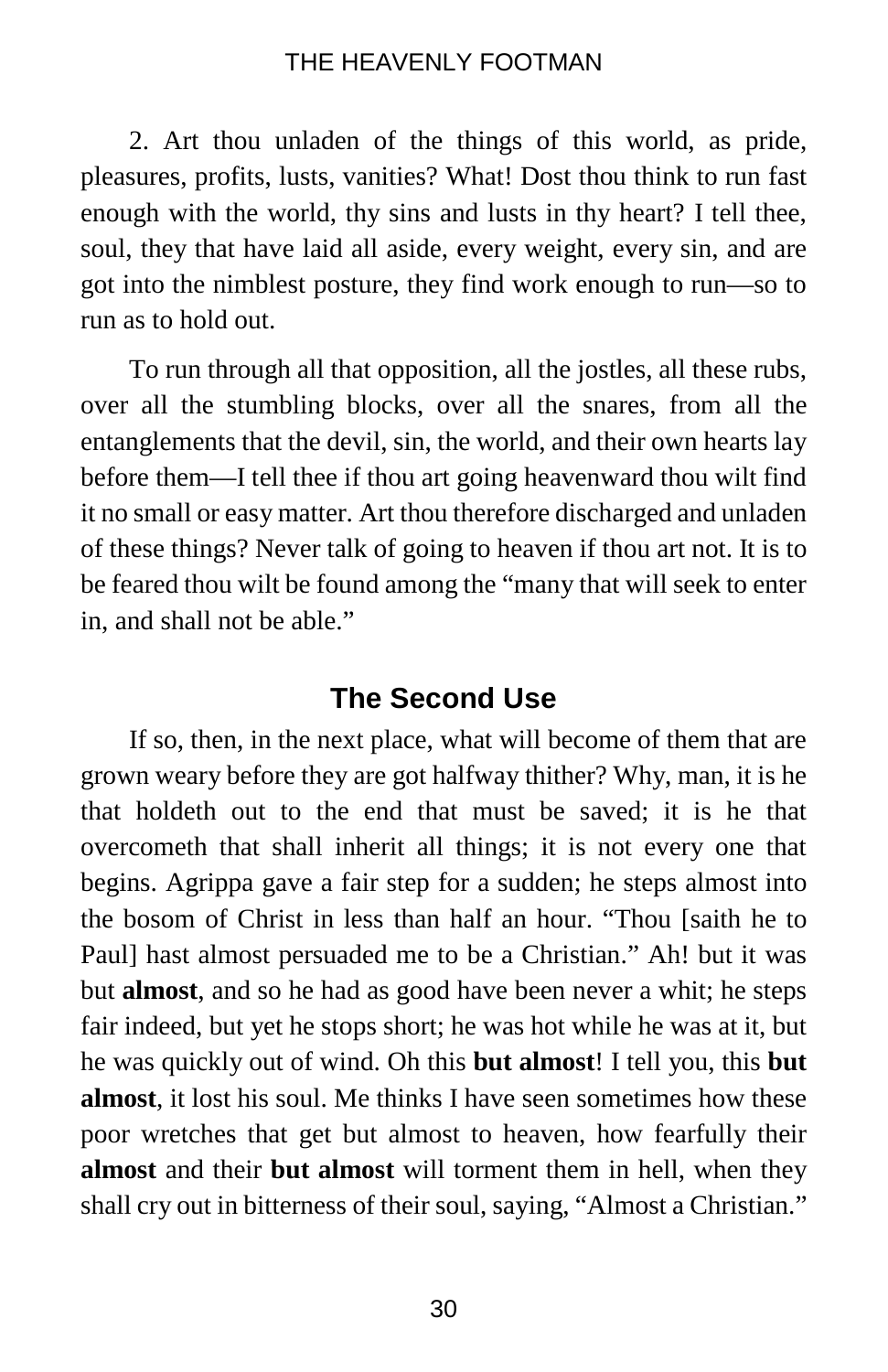I was almost got into the kingdom, almost out of the hands of the devil, almost out of my sins, almost from under the curse of God; almost, and that was all; almost, but not all together. Oh that I should be almost at heaven, and should not go quite through! Friend, it is a sad thing to sit down before we are in heaven, and to grow weary before we come to the place of rest; and if it should be thy case, I am sure thou dost not so run as to obtain. But again,

# **The Third Use**

In the next place. What then will become of them that some time since were running post-haste to heaven, (insomuch that they seemed to outstrip many,) but now are running as fast back again? Do you think those will ever come thither? What! To run back again—back again to sin, to the world, to the devil—back again to the lust of the flesh! Oh, "it had been better for them not to have known the way of righteousness, than after they have known it to turn (to turn back again) from the holy commandment." Those men shall not only be damned for sin, but for professing to all the world that sin is better than Christ; for the man that runs back again, he doth as good as say, I have tried Christ, and I have tried sin, and I do not find so much profit in Christ as in sin. I say, this man declareth this, even by his running back again. Oh sad! What a doom they will have who were almost at heaven-gates and then run back again! "If any draweth back," saith Christ, "my soul shall have no pleasure in him." Again, "No man having put his hand to the plough, (that is, set forward in the ways of God,) and looking back, (turning back again,) is fit for the kingdom of heaven." And if not fit for the kingdom of heaven, then for certain he must needs be fit for the fire of hell. And therefore (saith the apostle) those that bring forth these apostatizing fruits, as "briers and thorns, are rejected, being nigh unto cursing, whose end is to be burned." Oh there is never another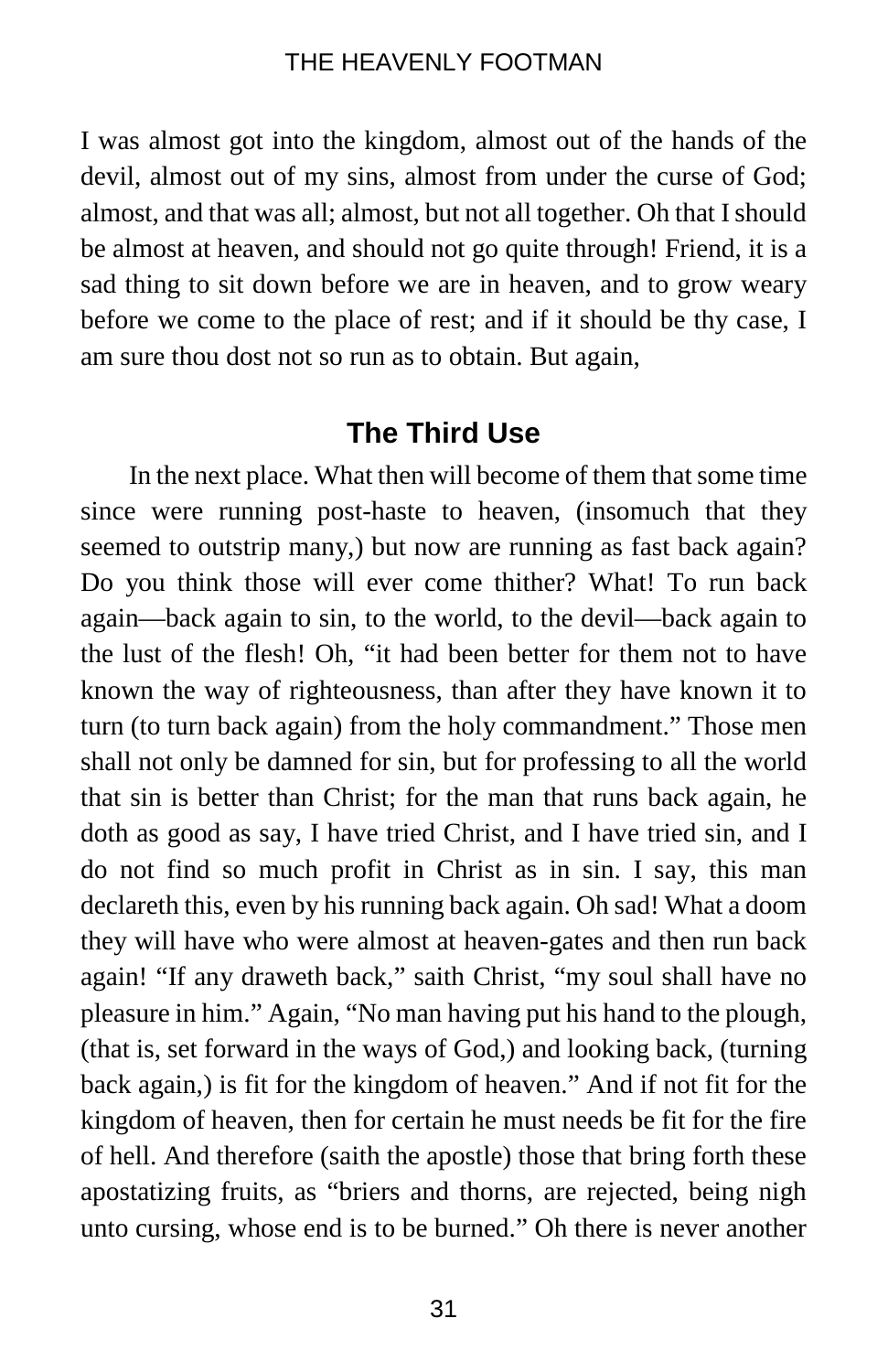Christ to save them by bleeding and dying for them! And if they "shall not escape that neglect," then how shall they escape that reject and turn their back upon "so great a salvation?" And if the righteous—that is, they that run for it—will find work enough to get to heaven, "then where will the ungodly (backsliding) sinner appear?" Or, if Judas the traitor or Francis Spira the backslider were but now alive in the world to whisper these men in the ear a little, and tell them what it hath cost their souls for backsliding, surely it would stick by them and make them afraid of running back again so long as they had one day to live in this world.

# **The Fourth Use**

So again, fourthly. How like to these men's sufferings will those be that have all this while sat still, and have not so much as set one foot forward to the kingdom of heaven! Surely he that backslideth and he that sitteth still in sin, they are both of one mind; the one he will not stir, because he loveth his sins and the things of this world; the other he runs back again, because he loveth his sins and the things of the world; is it not one and the same thing? They are all one here, and shall not one and the same hell hold them hereafter? He is an ungodly one that never looked after Christ, and he is an ungodly one that did once look after him and then ran quite back again; and therefore that word must certainly drop out of the mouth of Christ against them both, "Depart from me, ye cursed, into everlasting fire, prepared for the devil and his angels."

# **The Fifth Use**

Again, here you may see in the next place. That is, they that will have heaven must run for it; then this calls aloud to those who began but a while since to run; I say, for them to mend their pace if they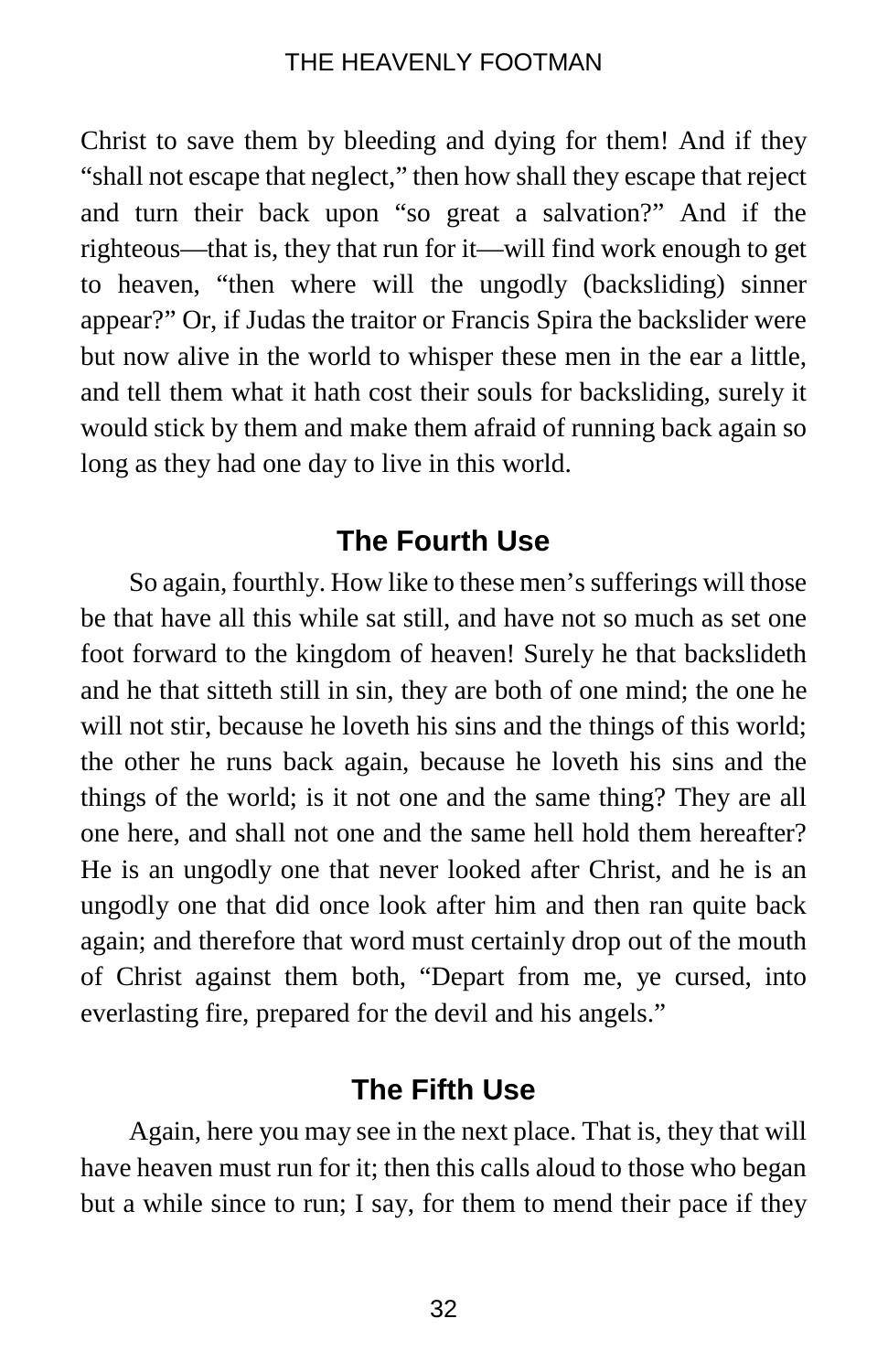intend to win; you know that they which come hindmost had need run fastest. Friend, I tell thee there be those that have run ten years to thy one, nay, twenty to five, and yet if thou talk with them, sometimes they will say they doubt they shall come late enough. How then will it be with thee? Look to it, therefore, that thou delay no time, not an hour's time, but part speedily with all, with everything that is an hindrance to thee in thy journey, and run; yea, and so run that thou mayest obtain.

# **The Sixth Use**

Again, sixthly. You that are old professors, take you heed that the young striplings of Jesus, that began to strip but the other day, do not outrun you, so as to have that Scripture fulfilled on you, "The first shall be last and the last first;" which will be a shame to you and a credit for them. What! For a young soldier to be more courageous than he that hath been used to wars! To you that are hindermost, I say, Strive to outrun them that are before you; and you that are foremost, I say, Hold your ground, and keep before them in faith and love if possible; for indeed that is the right running, for one to strive to outrun another; even for the hindermost to endeavor to overtake the foremost, and he that is before should be sure to lay out himself to keep his ground, even to the very utmost. But then,

#### **The Seventh Use**

Again. How basely they do behave themselves, how unlike are they to win, that think it enough to keep company with the hindmost! There are some men that profess themselves such as run for heaven as well as any; yet if there be but any lazy, slothful, cold, halfhearted professors in the country, they will be sure to take example by them; they think if they can but keep pace with them they shall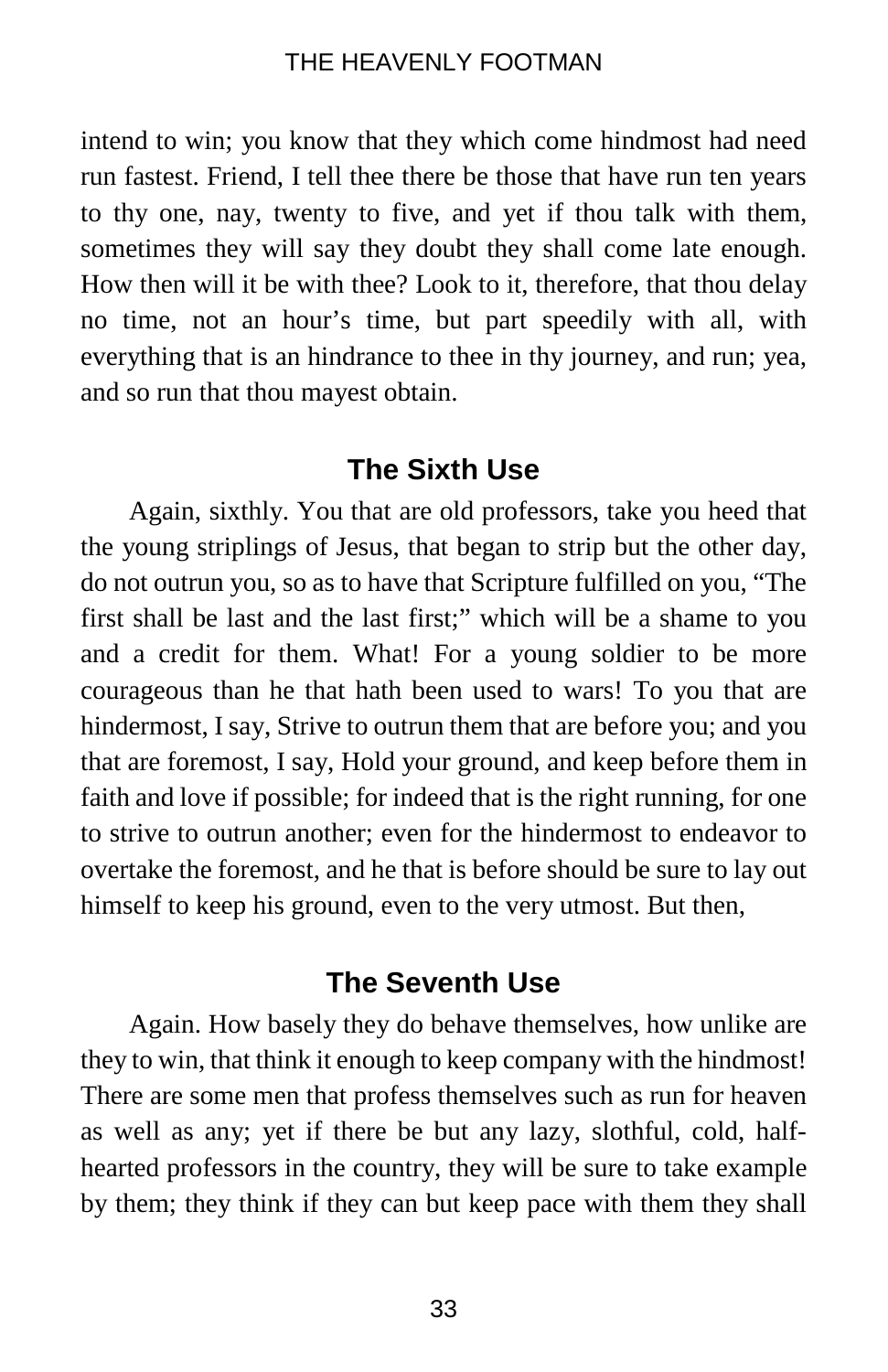do fair; but these do not consider that the hindmost lose the prize. You may know it if you will that it cost the foolish virgins dear for their coming too late: "They that were ready went in with him, and the door was shut. Afterward (mark, afterward!) came the other (the foolish) virgins, saying, Lord, open to us; but he answered and said, "Depart, I know you not." Depart, lazy professors, slothful professors. Oh, methinks the word of God is so plain for the overthrow of your lazy professors that it is to be wondered men do take no more notice of it. How was Lot's wife served for running lazily and for giving but one look behind her after the things she left in Sodom? How was Esau served for staying too long before he came for the blessing? And how were they served that are mentioned in the 13th of Luke, for staying till "the door was shut?" Also the foolish virgins; a heavy after-groan will they give that have thus stayed too long. It turned Lot's wife into a pillar of salt; it made Esau weep with an exceeding loud and bitter cry; it made Judas hang himself; yea, and it will make thee curse the day in which thou was born if thou miss of the kingdom, as thou wilt certainly do if this be thy course. But,

# **The Eighth Use**

Again. How and if thou by thy lazy running should not only destroy thyself, but also thereby be the cause of the damnation of some others? For thou being a professor, thou must think that others will take notice of thee; but because thou art but a poor, cold, lazy runner, and one that seeks to drive the world and pleasure along with thee, why, thereby others will think of doing so too. Nay, say they, why may not we as well as he? He is a professor, and yet he seeks for pleasures, riches, profits; he loveth vain company, and he is so and so, and professeth that he is going for heaven; yea, and he saith also he doth not fear but he shall have entertainment; let us therefore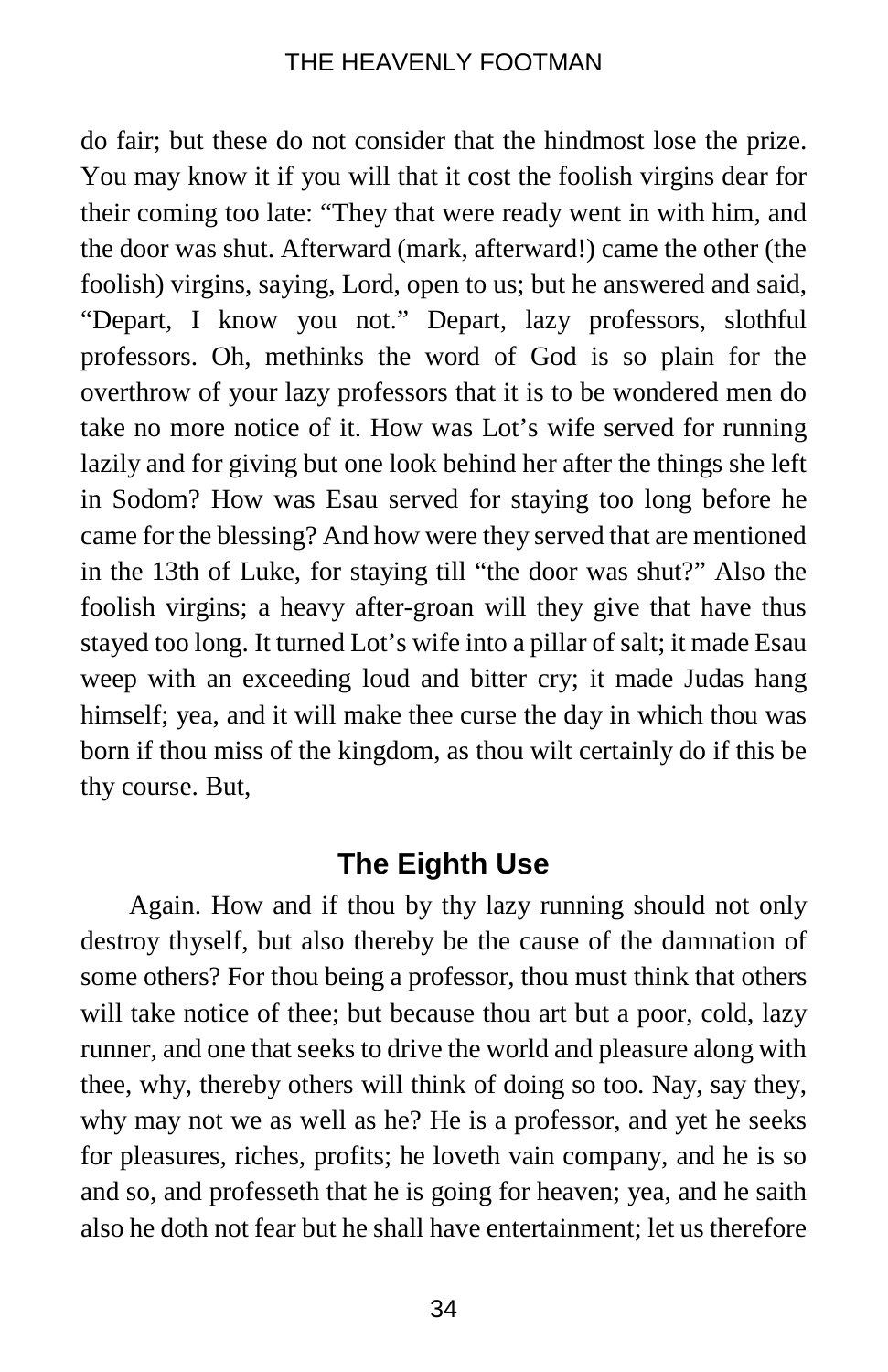keep pace with him; we shall fare no worse than he. Oh how fearful a thing will it be if that thou shalt be instrumental to the ruin of others by thy halting in the way of righteousness! Look to it; thou wilt have strength little enough to appear before God to give an account of the loss of thy own soul; thou needest not have to give an account for others why thou didst stop them from entering in. How wilt thou answer that saying, You would not enter in yourselves, and them that would, you hinder; for that saying is eminently fulfilled on them that through their own idleness do keep themselves out of heaven, and by giving of others the same examples hinder them also.

# **The Ninth Use**

Therefore, now to speak a word to both of you, and so I shall conclude.

1. I beseech you in the name of our Lord Jesus Christ that none of you do run so lazily in the way to heaven as to hinder either yourselves or others. I know that even he which runs laziest, if he should see a man running for a temporal life, if he should so much neglect his own well-being in this world as to venture, when he is arunning for his life, to pick up here and there a lock of wool that hangeth by the wayside, or to step now and then aside out of the way for to gather up a straw or two or any rotten stick—I say, if he should do this when he is a-running for his life, thou wouldst condemn him; and dost thou not condemn thyself that dost the very same effect, nay worse—that loiterest in thy race, notwithstanding thy soul, heaven, glory, and all is at stake? Have a care, have a care; poor, wretched sinner, have a care.

2. If yet there shall be any that, notwithstanding this advice, will still be flagging and loitering in the way to the kingdom of glory, be thou so wise as not to take example by them. Learn of no man farther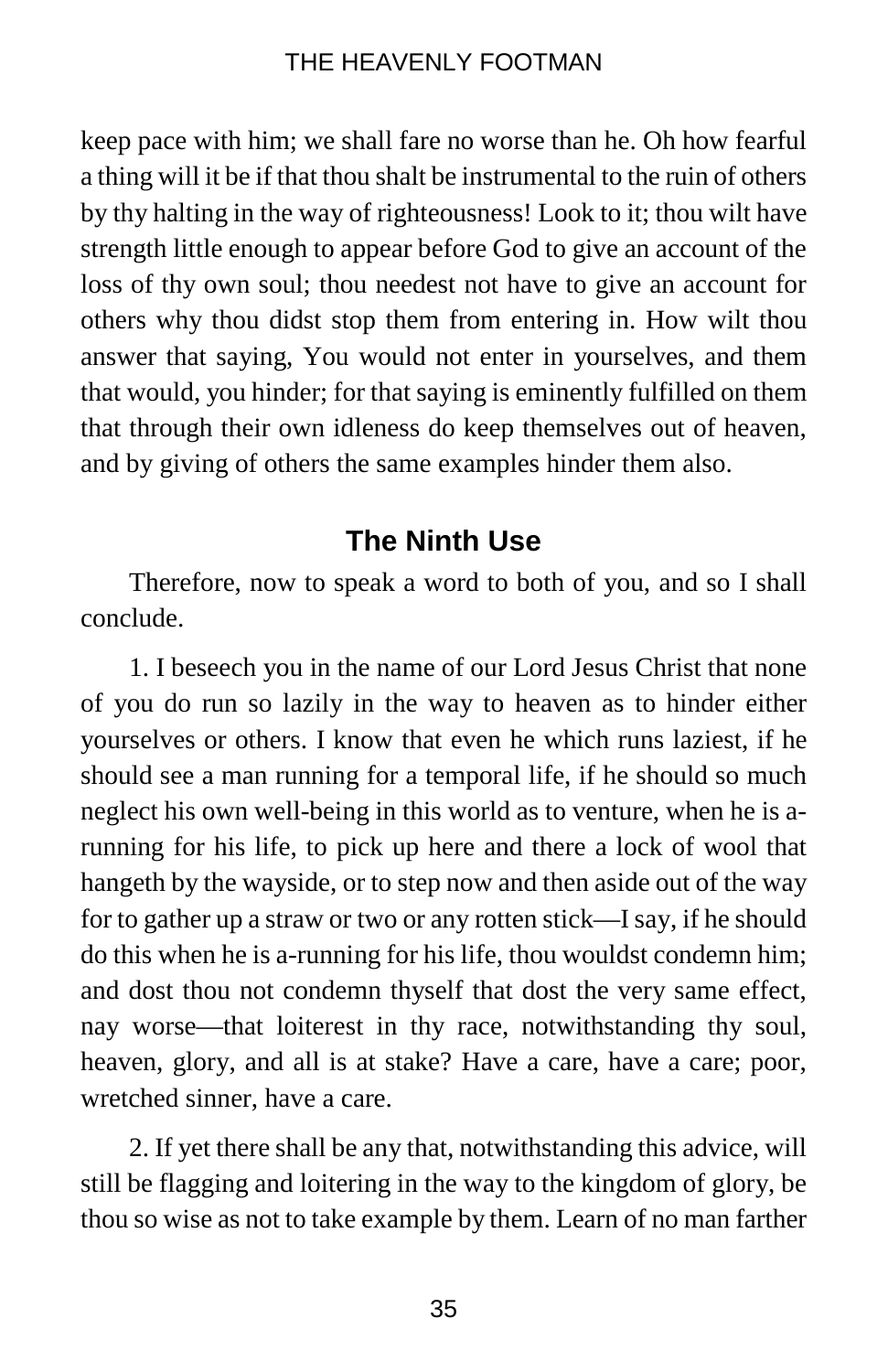than he followeth Christ. But look unto Jesus, who is not only the author and finisher of faith, but who did for the joy that was set before him, endure the cross, despise the shame, and is now set down at the right hand of God; I say, look to no man to learn of him farther than he followeth Christ. "Be ye followers of me," saith Paul, "even as I am of Christ." Though he was an eminent man, yet his exhortation was that none should follow him any farther than he followed Christ.

# **Provocation**

Now, that you may be provoked to run with the foremost, take notice of this. When Lot and his wife were running from cursed Sodom to the mountains to save their lives, it is said that his wife looked back from behind him, and she became a pillar of salt; and yet you see that neither her practice, nor the judgment of God that fell upon her for the same, would cause Lot to look behind him. I have sometimes wondered at Lot in this particular; his wife looked behind her and died immediately, but let what would become of her. Lot would not so much as look behind him to see her. We do not read that he did so much as once look where she was or what was become of her; his heart was indeed upon his journey, and well it might; there was the mountain before him and the fire and brimstone behind him; his life lay at stake, and he had lost it if he had but looked behind him. Do thou so run; and in thy race remember Lot's wife and remember her doom, and remember for what that doom did overtake her, and remember that God made her an example for all lazy runners to the end of the world; and take heed thou fall not after the same example. But—

If this will not provoke thee, consider thus: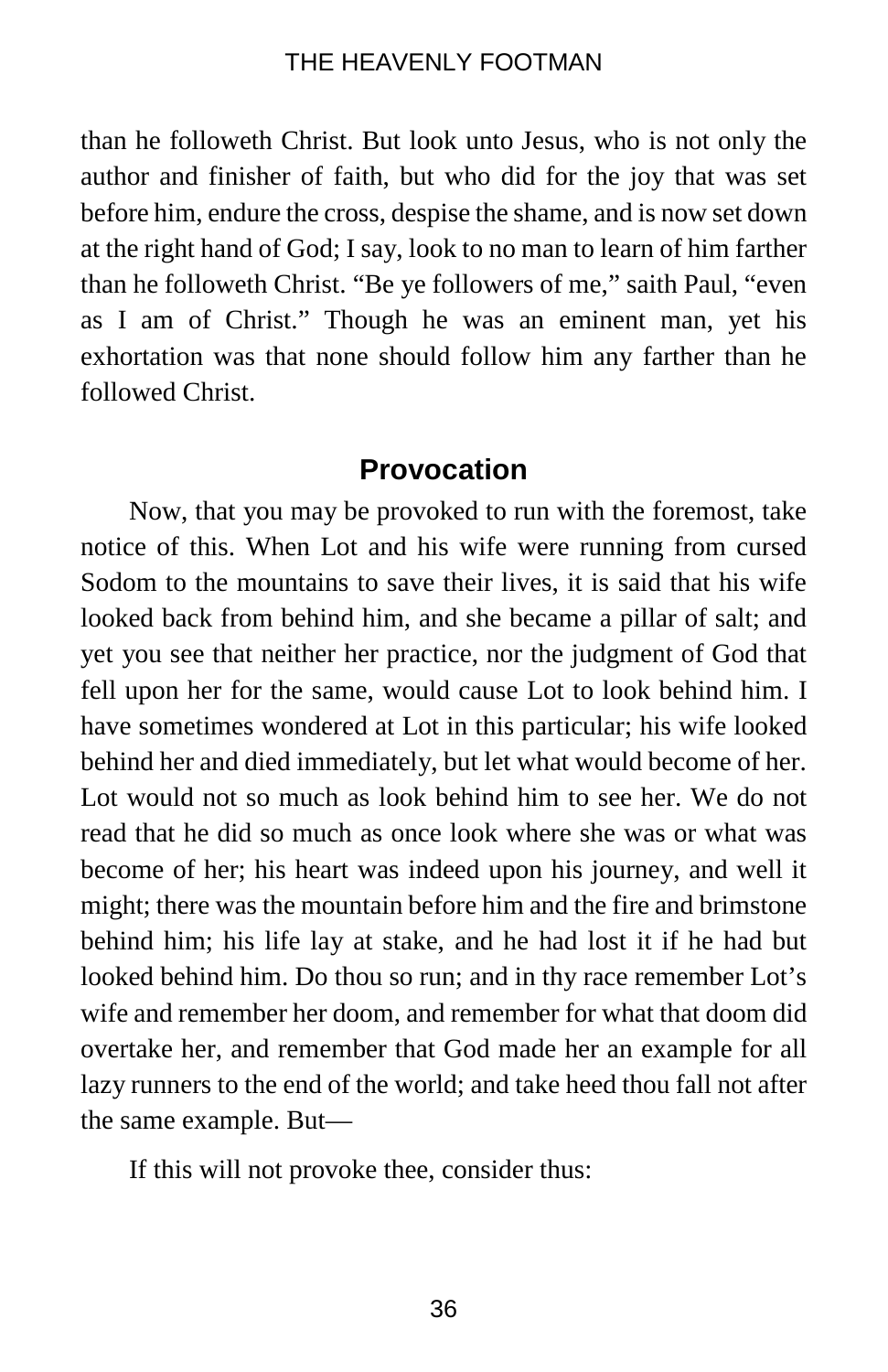1. Thy soul is thy own soul that is either to be saved or lost; thou shalt not lose my soul by thy laziness. It is thy own soul, thy own ease, thy own peace, thy own advantage or disadvantage. If it were my own that thou art desired to be good unto, methinks reason should move thee somewhat to pity it. But, alas! It is thy own, thy own soul. "What shall it profit a man if he shall gain the whole world and lose his own soul?" God's people wish well to the souls of others, and wilt not thou wish well to thy own? And if this will not provoke thee, then think—

Again, 2. If thou lose thy soul, it is thou also that must bear the blame. It made Cain stark mad to consider that he had not looked to his brother Abel's soul. How much more will it perplex thee to think that thou had not a care of thy own! And if this will not provoke thee to bestir thyself, think again—

3. That if thou wilt not run, the people of God are resolved to deal with thee even as Lot dealt with his wife—that is, leave thee behind them. It may be thou hast a father, mother, brother, etc., going post-haste to heaven; wouldst thou be willing to be left behind them? Surely no.

# **Expostulation**

Well, then, sinner, what sayest thou? Where is thy heart? Wilt thou run? Art thou resolved to strip, or art thou not? Think quickly, man; it is not dallying in this matter. Confer not with flesh and blood; look up to heaven, and see how thou likest it; also to hell, and accordingly devote thyself. If thou dost not know the way, inquire at the word of God; if thou wantest company, cry for God's Spirit; if thou wantest encouragement, entertain the promises. But be sure thou begin betimes; get into the way, run apace, and hold out to the end, and the Lord give thee a prosperous journey! FAREWELL.